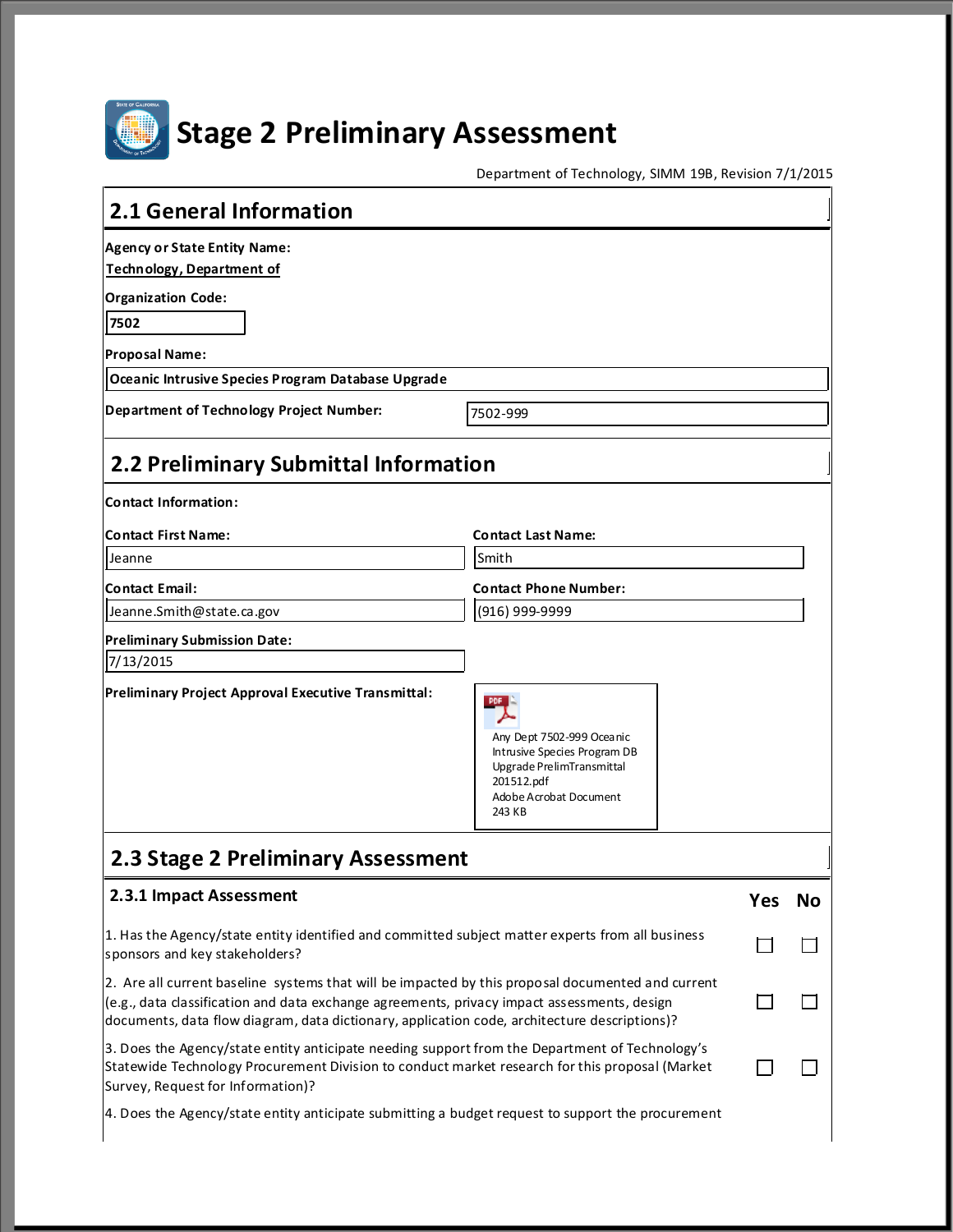| activities of this proposal?                                                                                                                                                                                                                                                                                   |         |                                                                                                                                                            |                    |                             |                              |  |
|----------------------------------------------------------------------------------------------------------------------------------------------------------------------------------------------------------------------------------------------------------------------------------------------------------------|---------|------------------------------------------------------------------------------------------------------------------------------------------------------------|--------------------|-----------------------------|------------------------------|--|
| 5. Could this proposal involve the development and/or purchase of systems to support activities<br>included in Financial Information System for California (FI\$CAL) (e.g., financial accounting, asset<br>management, human resources, procurement/ordering, inventory management, facilities<br>management)? |         |                                                                                                                                                            |                    |                             |                              |  |
| 6. Does the Agency/state entity have a designated Chief Architect or Enterprise Architect to lead the<br>development of baseline and alternative solutions architecture descriptions?                                                                                                                          |         |                                                                                                                                                            |                    |                             |                              |  |
| 7. Will the Agency/state entity's Information Security Officer be involved in the development and<br>review of any security related requirements?                                                                                                                                                              |         |                                                                                                                                                            |                    |                             |                              |  |
| 8. Does the Agency/state anticipate performing a business-based procurement to have vendors<br>propose a solution?                                                                                                                                                                                             |         |                                                                                                                                                            |                    |                             |                              |  |
| 2.3.2 Business Complexity Assessment<br> 1.3 <br><b>Business Complexity:</b><br><b>Stage 2 Alternative Analysis</b>                                                                                                                                                                                            |         | <b>Business Complexity Zone:</b>                                                                                                                           | $\mathsf{\_}$ High | $\sqrt{\phantom{a}}$ Medium | $\overline{\phantom{a}}$ Low |  |
| 2.4 Submittal Information                                                                                                                                                                                                                                                                                      |         |                                                                                                                                                            |                    |                             |                              |  |
| Contact Information: (Use Contact Information from Preliminary Submittal Information     )                                                                                                                                                                                                                     |         |                                                                                                                                                            |                    |                             |                              |  |
| <b>Contact First Name:</b>                                                                                                                                                                                                                                                                                     |         |                                                                                                                                                            |                    |                             |                              |  |
| Jeanne                                                                                                                                                                                                                                                                                                         |         | <b>Contact Last Name:</b>                                                                                                                                  |                    |                             |                              |  |
|                                                                                                                                                                                                                                                                                                                |         | Smith                                                                                                                                                      |                    |                             |                              |  |
| <b>Contact Email:</b>                                                                                                                                                                                                                                                                                          |         | <b>Contact Phone Number:</b>                                                                                                                               |                    |                             |                              |  |
| Jeanne.Smith@state.ca.gov                                                                                                                                                                                                                                                                                      |         | (916) 999-9999                                                                                                                                             |                    |                             |                              |  |
|                                                                                                                                                                                                                                                                                                                |         |                                                                                                                                                            |                    |                             |                              |  |
| 11/20/2015                                                                                                                                                                                                                                                                                                     |         |                                                                                                                                                            |                    |                             |                              |  |
|                                                                                                                                                                                                                                                                                                                |         |                                                                                                                                                            |                    |                             |                              |  |
| New Submission                                                                                                                                                                                                                                                                                                 |         | Updated Submission (Post-Approval)                                                                                                                         |                    |                             |                              |  |
| <b>Submission Date:</b><br><b>Submission Type:</b><br>Updated Submission (Pre-Approval)                                                                                                                                                                                                                        |         | Withdraw Submission                                                                                                                                        |                    |                             |                              |  |
| Project Approval Executive Transmittal:                                                                                                                                                                                                                                                                        |         | <b>PDF</b><br>Any Dept 7502-999 Oceanic<br>Intrusive Species Program DB<br>Upgrade Executive Transmittal<br>201512.pdf<br>Adobe Acrobat Document<br>254 KB |                    |                             |                              |  |
|                                                                                                                                                                                                                                                                                                                |         |                                                                                                                                                            |                    |                             |                              |  |
| Condition(s) from Previous Stage(s):<br>Condition #                                                                                                                                                                                                                                                            |         |                                                                                                                                                            |                    |                             |                              |  |
| <b>Condition Category</b>                                                                                                                                                                                                                                                                                      |         |                                                                                                                                                            |                    |                             |                              |  |
| <b>Condition Sub-Category</b>                                                                                                                                                                                                                                                                                  | General | Project Management                                                                                                                                         |                    |                             |                              |  |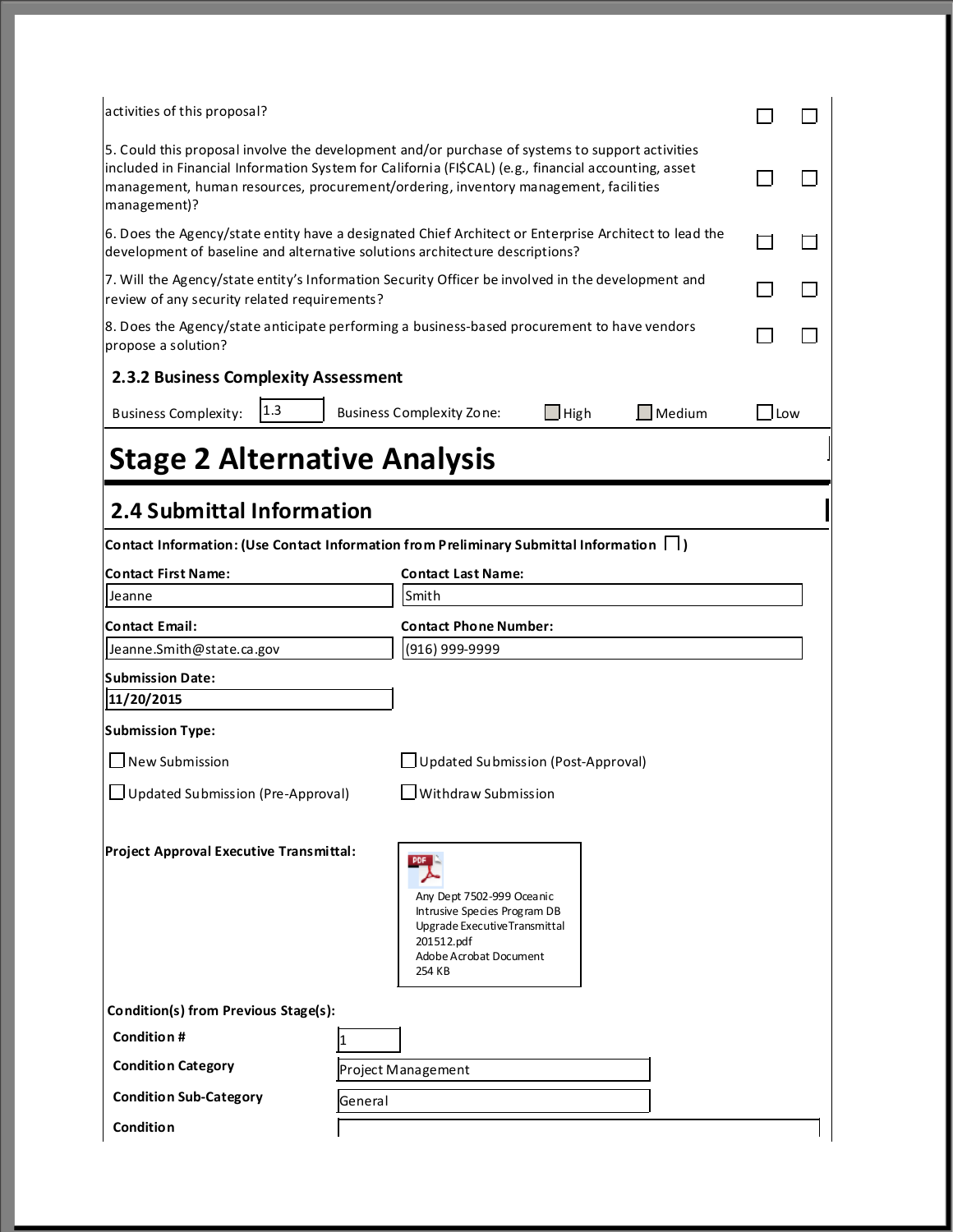|                               | Project must be managed by a qualified Project Manager provided by<br>CA Government Agency or the Statewide Project Management Office.                                                                                                         |  |  |
|-------------------------------|------------------------------------------------------------------------------------------------------------------------------------------------------------------------------------------------------------------------------------------------|--|--|
| <b>Assessment</b>             | Transfer                                                                                                                                                                                                                                       |  |  |
| Agency/state Entity Response  | A CA Government Agency Project Manager has been assigned to the project.                                                                                                                                                                       |  |  |
| <b>Status</b>                 | Completed                                                                                                                                                                                                                                      |  |  |
| <b>Condition#</b>             |                                                                                                                                                                                                                                                |  |  |
| <b>Condition Category</b>     | Organizational Readiness                                                                                                                                                                                                                       |  |  |
| <b>Condition Sub-Category</b> | General                                                                                                                                                                                                                                        |  |  |
| Condition                     | Organizational Readiness Self-Assessment provided by Department of<br>Technology must be completed. This condition was waived by Department<br>of Technology, Information Technology Project Oversight Deputy Director<br>on October 15, 2015. |  |  |
| <b>Assessment</b>             | Mitigation                                                                                                                                                                                                                                     |  |  |
| Agency/state Entity Response  | Department has requested the Organizational Readiness Assessment<br>from Department of Technology and are still waiting for it to be provided.                                                                                                 |  |  |
| <b>Status</b>                 | Completed                                                                                                                                                                                                                                      |  |  |

### **2.5 Baseline Processes and Systems**

#### **2.5.1 Description**

Currently, the California Department of Oceanic Control (Department) Oceanic Facilities Division (OFD) is charged with oversight of the state's Oceanic Intrusive Species Program (OISP) to prevent the introduction of non-native plants and animals from commercial ships.

The current OISP application is a custom developed web-based application with approximately 40 active Department users. The major modules of the current application are:

- Vessel Schedule: provides functions and data associated with identifying vessels that arrive at California ports for inspection purposes;
- **•** Browse Vessel: provides functions and data associated with vessel information and history such as port arrival history, ballast water and biofouling management history, and inspection history;
- <sup>l</sup> Working Inspections: provides functions and data associated with tracking inspection of a vessels, includes a workflow queue associated with specific user roles in the system;
- $\bullet$  Reports: contains five reports that may be selected and generated for the user; and,
- Administrative: allows for user creation and maintenance, creation and assignment of users roles and permissions, and entity and contact creation and maintenance.

The existing manual OISP processes include collection, data entry, reconciliation, analysis, and storage of approximately 10,500 complex vessel-submitted reporting forms annually. This labor intensive process uses 3.7 PYs annually (over 6700 staff hours) to accomplish the Program's legislatively mandated responsibilities, diverting staff resources from other programmatic requirements. The current process results in the need to store and maintain approximately 30,000 pages annually due to legal requirements; the current year (e.g. 2015) along with seven previous years (e.g. 2008 - 2014) of reports are required to be stored onsite. Significant onsite storage requirements are necessary to accommodate the retention of these reports. Additionally, older records, dating back to the inception of the program (January 2000), must be archived off-site in perpetuity.

The current system provides the ability to collect data, but due to the labor intensive nature of the current process, staff have difficulty retrieving data in a timely fashion to provide accurate, near real-time information for a variety of internal and external reporting purposes (e.g. legislative reports, stakeholder requests for data,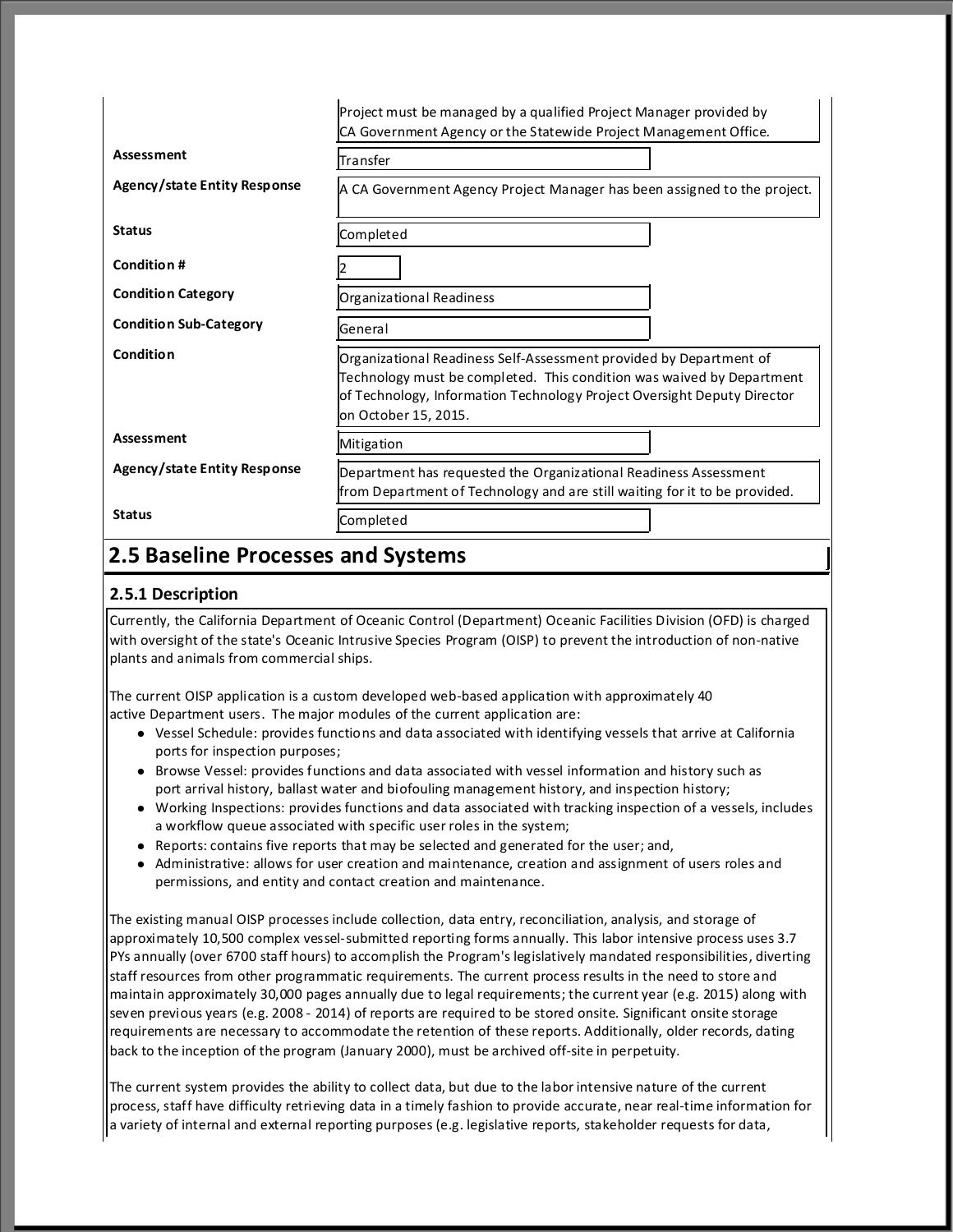| 2.5.2 Business Process Workflow                            |                                       |                                                                                            |
|------------------------------------------------------------|---------------------------------------|--------------------------------------------------------------------------------------------|
| U File Attachment                                          |                                       |                                                                                            |
| 2.5.3 Current Architecture Information                     |                                       |                                                                                            |
| <b>Business Function/Process(es)</b>                       |                                       |                                                                                            |
| Collect and Report OISP data                               |                                       |                                                                                            |
| <b>Application, System or</b>                              | OISP System                           |                                                                                            |
| Component:<br>COTS, MOTS or Custom: Custom Application     |                                       |                                                                                            |
| Name/Primary                                               | Visual Basic, Net Framework version 4 |                                                                                            |
| Technology:                                                |                                       |                                                                                            |
| <b>Runtime Environment</b><br><b>Cloud Computing Used?</b> | $\Box$ Yes $\Box$ No                  |                                                                                            |
|                                                            | If "Yes", Specify: Select             |                                                                                            |
| Server/Device Function:                                    |                                       | Production and Test - WebApp Server SQL Server                                             |
| Hardware:                                                  | VMWare at CGA                         |                                                                                            |
| <b>Operating System:</b>                                   | Windows 2008 R2                       |                                                                                            |
| <b>System Software:</b>                                    | IIS and SQL Server 2008 R2            |                                                                                            |
| <b>System Interfaces:</b>                                  |                                       |                                                                                            |
| Data Center Location:                                      |                                       | Agency/State Data Center Operated by Agency/state entity                                   |
| <b>Security</b>                                            |                                       |                                                                                            |
| Access:                                                    | <b>Public</b>                         | □ Internal State Staff □ External State Staff                                              |
| (check all that apply)                                     | $\Box$ Other, specify:                |                                                                                            |
| <b>Type of Information:</b>                                |                                       | $\Box$ Personal $\Box$ Health $\Box$ Tax $\Box$ Financial $\Box$ Legal $\Box$ Confidential |
| (check all that apply)                                     | □ Other, specify: Public              |                                                                                            |
| <b>Protective Measures:</b><br>(check all that apply)      | $\Box$ Technical Security             | IIdentity Authorization and Authentication                                                 |
|                                                            | $\Box$ Physical Security              | Backup and Recovery                                                                        |
|                                                            | $\Box$ Other, specify:                |                                                                                            |
| <b>Data Management</b><br>Data Owner                       | Name:                                 | Olivia Morrow                                                                              |
|                                                            | Title:                                | Environmental Program Manager                                                              |
|                                                            | <b>Business Program:</b>              | Oceanic Intrusive Species Program                                                          |
| Data Custodian                                             | Name:                                 | Alex Bradley                                                                               |
|                                                            | Title:                                | Chief Information Officer                                                                  |
|                                                            | <b>Business Program:</b>              | <b>Information Services Section (ISS)</b>                                                  |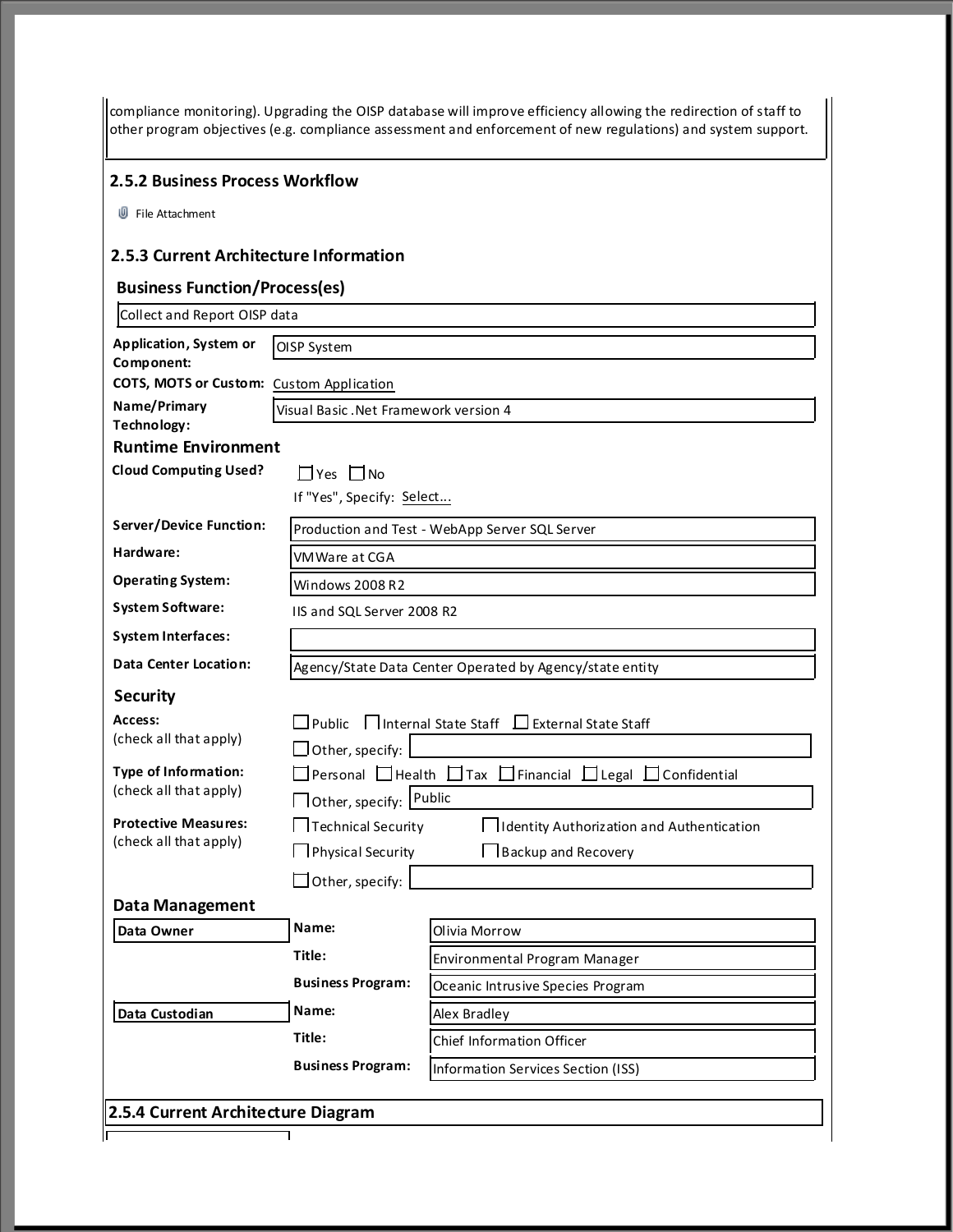| w<br><b>File Attachment</b>                                                   |                                                                          |                                                                                                                                             |                                                |  |
|-------------------------------------------------------------------------------|--------------------------------------------------------------------------|---------------------------------------------------------------------------------------------------------------------------------------------|------------------------------------------------|--|
|                                                                               | SECURITY CATEGORIZATION IMPACT TABLE SUMMARY                             |                                                                                                                                             |                                                |  |
| <b>SECURITY</b><br><b>OBJECTIVE</b>                                           | LOW                                                                      | <b>MODERATE</b>                                                                                                                             | <b>HIGH</b>                                    |  |
| Confidentiality<br>Integrity                                                  |                                                                          |                                                                                                                                             |                                                |  |
| Availability                                                                  |                                                                          |                                                                                                                                             |                                                |  |
|                                                                               | 2.6 Mid-Level Solution Requirements<br>$\mathbb U$ File Attachment       |                                                                                                                                             |                                                |  |
| <b>Requirements:</b>                                                          |                                                                          |                                                                                                                                             |                                                |  |
|                                                                               | <b>2.7 Assumptions and Constraints</b><br><b>Assumptions/Constraints</b> | <b>Description/Potential Impact</b>                                                                                                         |                                                |  |
| The project receives the funding requested.                                   |                                                                          | Department and Department of Finance support<br>and commit the funding required for this project.                                           |                                                |  |
|                                                                               | Maritime industry will support and utilize this solution.                | The maritime industry is an important part of the<br>process, and their support is required for project to<br>successfully meet objectives. |                                                |  |
| Project will continue to be a high priority for<br>Department.                |                                                                          | The priority of this project is high, and it will remain<br>at that level for the duration of the project.                                  |                                                |  |
| Technology is available to create a solution.                                 |                                                                          | The appropriate technology is available and will be<br>used in the development and implementation of the<br>project.                        |                                                |  |
| Oceanic Intrusive Species Control Fund (OISCF) will fund<br>the OISP project. |                                                                          | Oceanic Intrusive Species Control Fund (OISCF) will<br>provide the appropriate level of funding required<br>for the OISP project.           |                                                |  |
| Leverage existing infrastructure.                                             |                                                                          | This project will leverage from the existing<br>infrastructure used by the current internal<br>application.                                 |                                                |  |
| Existing database will be used.                                               |                                                                          | The existing database used for the current<br>application will be used and extended where<br>required for this project.                     |                                                |  |
| Project resources are available and engaged in project<br>activities.         |                                                                          | The resources required for this project are available<br>in a timely manner and are engaged in project<br>activities.                       |                                                |  |
| Application is hosted in Tier III data center.                                |                                                                          | All public facing applications must be hosted in a<br>Tier III or equivalent data center.                                                   |                                                |  |
|                                                                               | Application and business process is not mission critical.                |                                                                                                                                             | The application and business processes are not |  |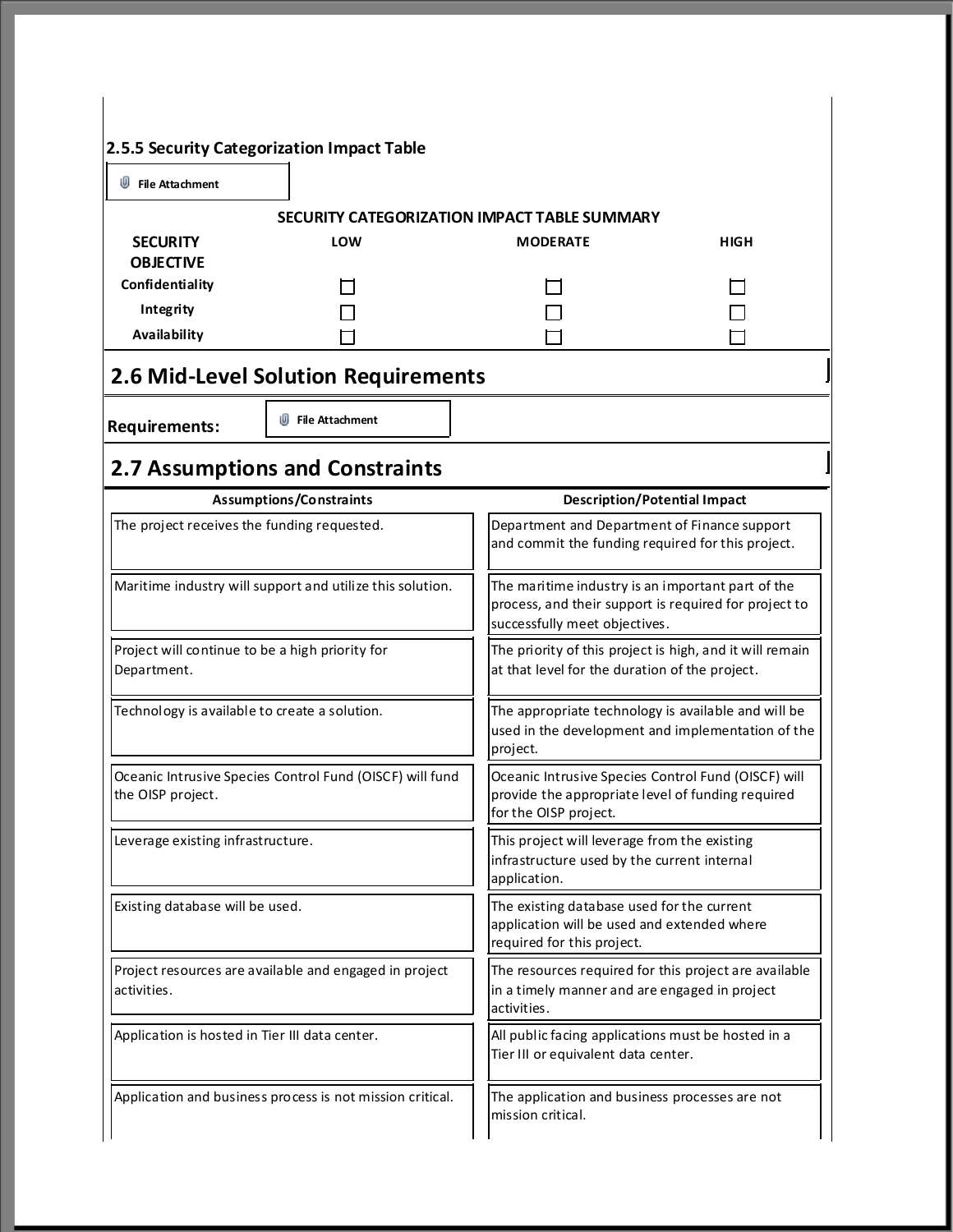## **2.8 Dependencies**

Define the unique classification required for each external entity.

The Assumptions and Constraints are also dependencies for this project and must be addressed correctly and in a timely manner to ensure project success.

### **2.9 Market Research**

#### **2.9.1 Market Research Methodologies/Timeframes**

| Methodologies used to perform market research (check all that apply):          |                             |  |  |  |
|--------------------------------------------------------------------------------|-----------------------------|--|--|--|
| $\Box$ Request for Information (RFI)                                           | Trade shows                 |  |  |  |
| □Internet Research                                                             | $\Box$ Published Literature |  |  |  |
| Vendor Forums/Presentation                                                     | $\Box$ Leveraged Agreements |  |  |  |
| □ Collaboration with other Agencies/state entities or<br>governmental entities | $\Box$ Other, specify:      |  |  |  |
| Time spent conducting market research:                                         | 3 months                    |  |  |  |
| Date market research was started:                                              | 3/30/2015                   |  |  |  |
| Date all market research was completed:                                        | 6/26/2015                   |  |  |  |
| 2.9.2 Results of Market Research                                               |                             |  |  |  |
|                                                                                |                             |  |  |  |
|                                                                                |                             |  |  |  |
|                                                                                |                             |  |  |  |

### **2.10 Alternative Solutions**

#### **2.10.1 Solution Type**

 $\Box$  Recommended  $\Box$  Alternative

#### **2.10.2 Name**

**Implement a MOTS in a SaaS environment to add external facing, web-based portal.**

#### **2.10.3 Description**

Engage an external vendor to configure and implement a solution which will add an external, web-based portal to the OISP application that will enable external entities to enter data into the OISP application. This alternative would be the implementation of a MOTS in a SaaS environment, and would provide the ability to configure the solution to meet Department requirements.

(Note: Alternative 1 in FAW)

**Approach** (check all that apply)

 $\Box$  Increase staff - new or existing capabilities

Modify the existing business process or create a new business process

Reduce the services or level of services provided

Utilize new or increased contracted services

#### **Element Description**

Identify unique user name and profile content for the external users of the application.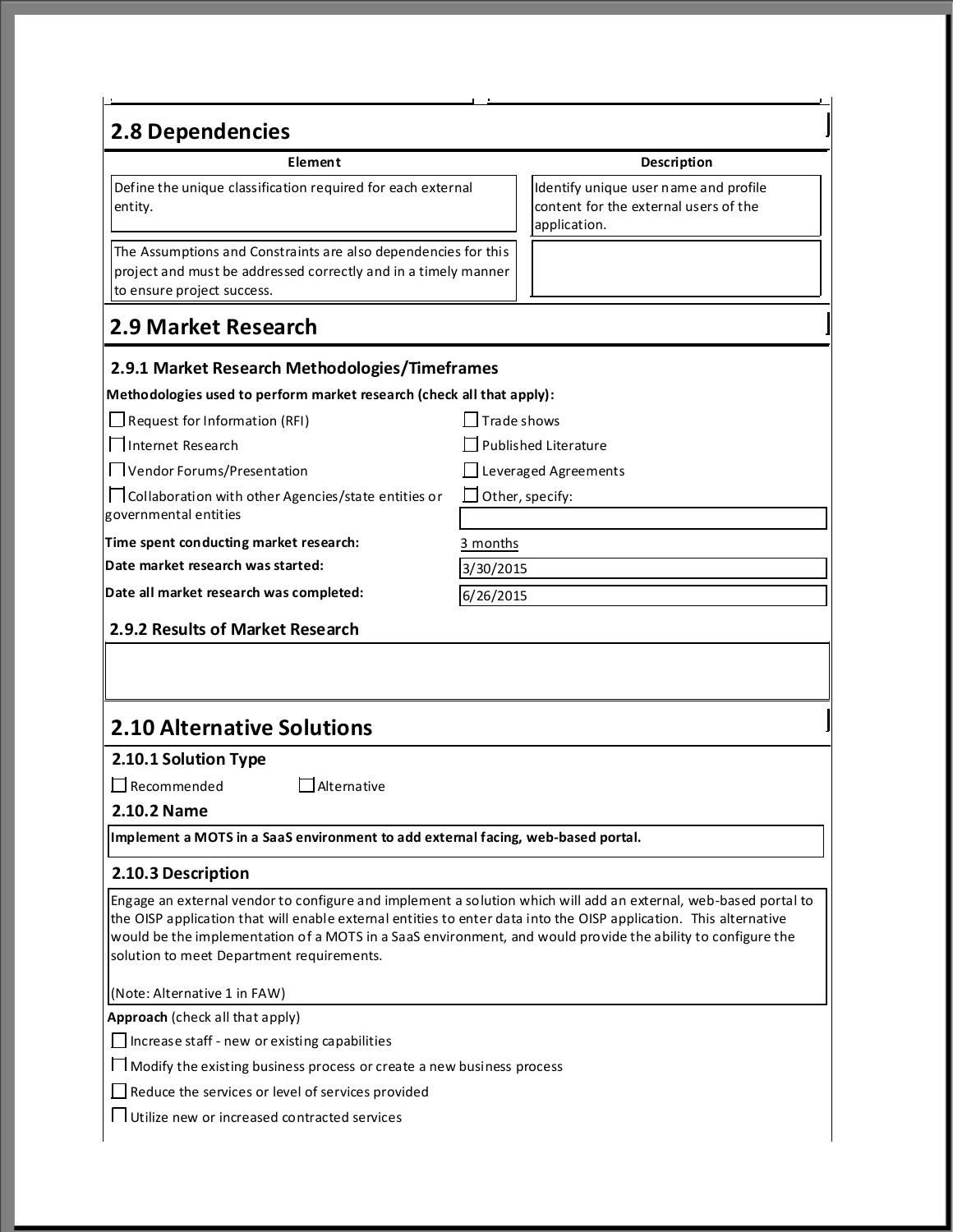Enhance the existing IT system

 $\square$  Create a new IT system

 $\Box$  Perform a business-based procurement to have vendors propose a solution

 $\Box$  Other, specify:

#### **2.10.4 Benefit Analysis**

#### **Benefits/Advantages**

The SaaS services being considered are encouraged by Department of Technology and supports the "Cloud First" directive.

This solution meets the strategic direction of the Department ISS Enterprise Architecture.

MOTS/SaaS leverages a ready-made platform, which has already been provisioned, implemented, and tested by the SaaS provider. Most modifications would be configurations with little/no specialized coding required.

External (public) access is managed by the service, so there is not a need to set up a DMZ and maintain firewall rules. Solution would meet all security protocols set forth in SIMM, Section 5300, California Government Code 11546.1, and NIST.

The system is fully hosted in a government approved Cloud data center, therefore the cost for internal resources to support the application will be very low compared to the other alternatives.

The SaaS service enables operational agility to decouple different elements of the application in different environments and interoperability to interface with and deliver bi-directional data exchange with state-owned systems allowing the Department to control its data.

The solution would use an on-premise foundation combined with strategic use of SaaS to obtain the best value for the funds expended and provide scalability as demands increase with a one-time initial investment.

SaaS services would provide an environment that supports the Department IT staff learning and understanding the technology and being able to provide support for a public facing web-system.

The solution reduces implementation risks and user acceptance failure by leveraging industry best practices based on the vendor's business experience.

#### **Disadvantages**

The solution may required additional development/configuration because of the integration between the existing database and new application infrastructure.

The solution may not address all of Department requirements.

Since the solution is an out-sourced SaaS solution, the ongoing licensing cost is higher than other alternatives.

Department's resources are not familiar with this type of technology, so additional time may be required because of the learning curve. Current Department IT staff do not have the knowledge, skills, or experience to develop a public facing web application environment.

**Anticipated Time to Achieve Objectives After Project Go-Live**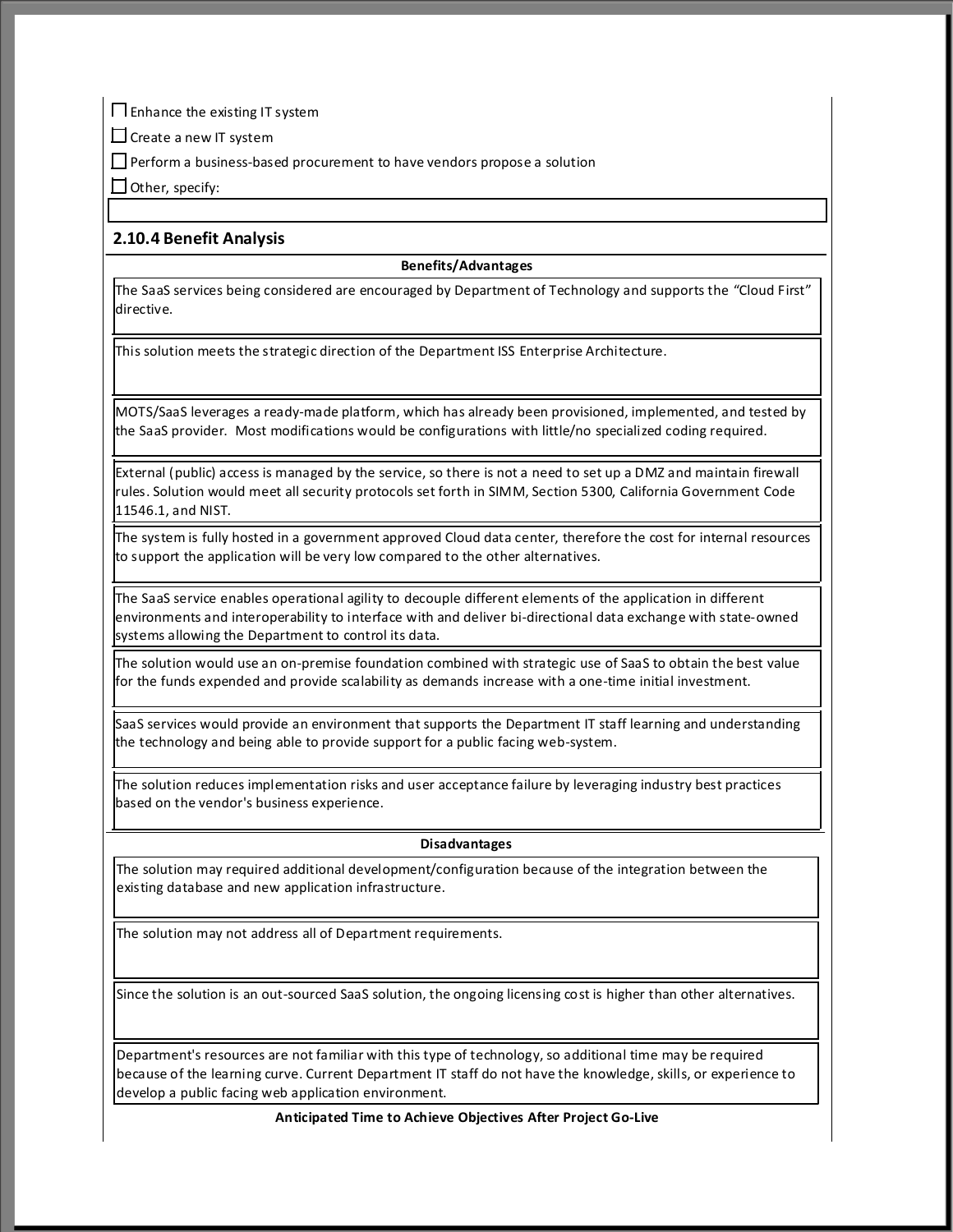| Objective<br><b>Number</b>                                                                                                                                                                                                                                                                                                                                                                                                                                                                                                                                                                                                                                             | <b>Within 1 Year</b>                                                                                               | 2 Years              | 3 Years |         | 4 Years | <b>Over 4 Years</b> |
|------------------------------------------------------------------------------------------------------------------------------------------------------------------------------------------------------------------------------------------------------------------------------------------------------------------------------------------------------------------------------------------------------------------------------------------------------------------------------------------------------------------------------------------------------------------------------------------------------------------------------------------------------------------------|--------------------------------------------------------------------------------------------------------------------|----------------------|---------|---------|---------|---------------------|
| 1.1                                                                                                                                                                                                                                                                                                                                                                                                                                                                                                                                                                                                                                                                    |                                                                                                                    |                      |         |         |         |                     |
| 1.2                                                                                                                                                                                                                                                                                                                                                                                                                                                                                                                                                                                                                                                                    |                                                                                                                    |                      |         |         |         |                     |
|                                                                                                                                                                                                                                                                                                                                                                                                                                                                                                                                                                                                                                                                        |                                                                                                                    |                      |         |         |         |                     |
| 1.3                                                                                                                                                                                                                                                                                                                                                                                                                                                                                                                                                                                                                                                                    |                                                                                                                    |                      |         |         |         |                     |
| 2.1                                                                                                                                                                                                                                                                                                                                                                                                                                                                                                                                                                                                                                                                    |                                                                                                                    |                      |         |         |         |                     |
| 3.1                                                                                                                                                                                                                                                                                                                                                                                                                                                                                                                                                                                                                                                                    |                                                                                                                    |                      |         |         |         |                     |
| 4.1                                                                                                                                                                                                                                                                                                                                                                                                                                                                                                                                                                                                                                                                    |                                                                                                                    |                      |         |         |         |                     |
| 5.1                                                                                                                                                                                                                                                                                                                                                                                                                                                                                                                                                                                                                                                                    |                                                                                                                    |                      |         |         |         |                     |
| 6.1                                                                                                                                                                                                                                                                                                                                                                                                                                                                                                                                                                                                                                                                    |                                                                                                                    |                      |         |         |         |                     |
|                                                                                                                                                                                                                                                                                                                                                                                                                                                                                                                                                                                                                                                                        | Anticipated Time to Achieve Financial Benefits After Project Go-Live                                               |                      |         |         |         |                     |
| <b>Financial Benefit</b>                                                                                                                                                                                                                                                                                                                                                                                                                                                                                                                                                                                                                                               |                                                                                                                    | <b>Within 1 Year</b> | 2 Years | 3 Years | 4 Years | <b>Over 4 Years</b> |
| <b>Increased Revenues</b>                                                                                                                                                                                                                                                                                                                                                                                                                                                                                                                                                                                                                                              |                                                                                                                    |                      |         |         |         |                     |
| <b>Cost Savings</b>                                                                                                                                                                                                                                                                                                                                                                                                                                                                                                                                                                                                                                                    |                                                                                                                    |                      |         |         |         |                     |
| <b>Cost Avoidance</b>                                                                                                                                                                                                                                                                                                                                                                                                                                                                                                                                                                                                                                                  |                                                                                                                    |                      |         |         |         |                     |
| <b>Cost Recovery</b>                                                                                                                                                                                                                                                                                                                                                                                                                                                                                                                                                                                                                                                   |                                                                                                                    |                      |         |         |         |                     |
|                                                                                                                                                                                                                                                                                                                                                                                                                                                                                                                                                                                                                                                                        | 2.10.5 Assumptions and Constraints                                                                                 |                      |         |         |         |                     |
| from standard browsers and allows Department to validate data accuracy (workflow) and produce multiple report<br>outputs. Similar implementations are readily available, and a SaaS provider could implement the basic<br>requirements as known.<br>2.10.6 Implementation Approach<br>Identify the type of existing IT system enhancement or new system proposed (check all that apply):<br>I I Enhance the current system<br>$\Box$ Develop a new custom solution<br>$\Box$ Purchase a Commercial off-the-Shelf (COTS) system<br>$\Box$ Purchase or obtain a system from another government agency (Transfer)<br>□ Subscribe to a Software as a Service (Saas) system |                                                                                                                    |                      |         |         |         |                     |
| $\Box$ Other, specify:                                                                                                                                                                                                                                                                                                                                                                                                                                                                                                                                                                                                                                                 |                                                                                                                    |                      |         |         |         |                     |
|                                                                                                                                                                                                                                                                                                                                                                                                                                                                                                                                                                                                                                                                        | Identify cloud services to be leveraged (check all that apply):                                                    |                      |         |         |         |                     |
|                                                                                                                                                                                                                                                                                                                                                                                                                                                                                                                                                                                                                                                                        | Software as a Service (SaaS) provided by OTech                                                                     |                      |         |         |         |                     |
|                                                                                                                                                                                                                                                                                                                                                                                                                                                                                                                                                                                                                                                                        | Software as a Service (SaaS) provided by commercial vendor                                                         |                      |         |         |         |                     |
|                                                                                                                                                                                                                                                                                                                                                                                                                                                                                                                                                                                                                                                                        | Platform as a Service (PaaS) provided by OTech                                                                     |                      |         |         |         |                     |
| $\Box$ Platform as a Service (PaaS) provided by commercial vendor                                                                                                                                                                                                                                                                                                                                                                                                                                                                                                                                                                                                      |                                                                                                                    |                      |         |         |         |                     |
| $\Box$ Infrastructure as a Service (IaaS) provided by OTech                                                                                                                                                                                                                                                                                                                                                                                                                                                                                                                                                                                                            |                                                                                                                    |                      |         |         |         |                     |
| $\Box$ Infrastructure as a Service (IaaS) provided by commercial vendor                                                                                                                                                                                                                                                                                                                                                                                                                                                                                                                                                                                                |                                                                                                                    |                      |         |         |         |                     |
|                                                                                                                                                                                                                                                                                                                                                                                                                                                                                                                                                                                                                                                                        | No cloud services will be leveraged by this alternative. Provide a description of why cloud services are not being |                      |         |         |         |                     |
| leveraged:                                                                                                                                                                                                                                                                                                                                                                                                                                                                                                                                                                                                                                                             |                                                                                                                    |                      |         |         |         |                     |
|                                                                                                                                                                                                                                                                                                                                                                                                                                                                                                                                                                                                                                                                        |                                                                                                                    |                      |         |         |         |                     |
|                                                                                                                                                                                                                                                                                                                                                                                                                                                                                                                                                                                                                                                                        |                                                                                                                    |                      |         |         |         |                     |
|                                                                                                                                                                                                                                                                                                                                                                                                                                                                                                                                                                                                                                                                        | Identify who will modify the existing system or create the new system (check all that apply)                       |                      |         |         |         |                     |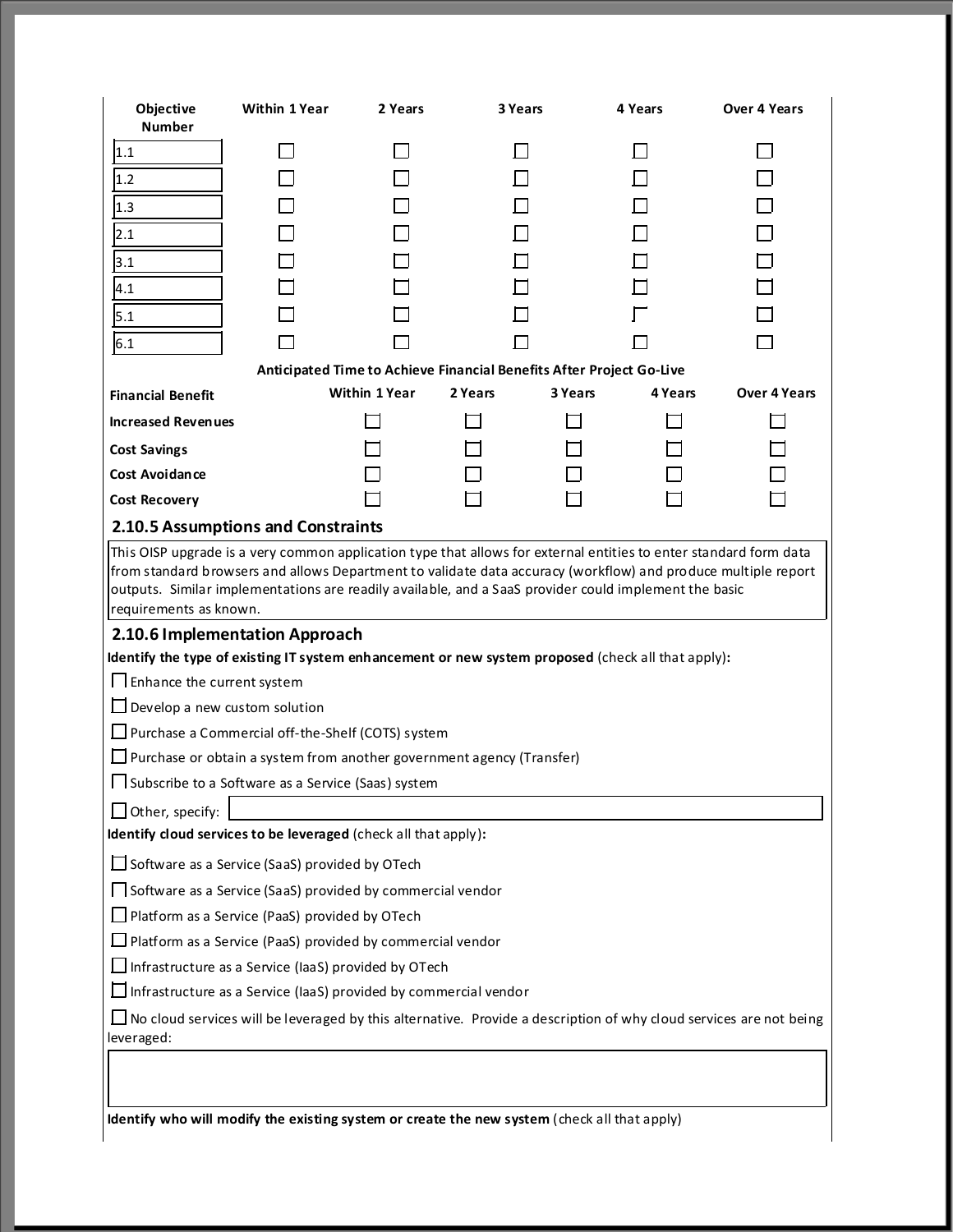$\Box$  Agency/state entity IT staff

A vendor will be contracted

Inter-agency agreement will be established with another governmental agency. Specify Agency name(s):

 $\Box$  Other, specify:

#### **Identify the implementation strategy:**

 $\Box$  All requirements will be addressed in this proposed project in a single implementation.

Requirements will be addressed in incremental implementations in this proposed project.

 $\square$  Some requirements will be addressed in this proposed project. The remaining requirements will be addressed at a later date.

Specify the year when remaining requirements will be addressed:

**Identify if the technology for the proposed project will be mission critical and public facing:**

 $\Box$  The technology implemented for this proposed project will be considered mission critical and public facing.

#### **2.10.7 Architecture Information**

#### **Business Function/Process(es)**

External facing, web-based portal to enable external entities to enter data into the OISP application.

| Application, System or         | <b>OISP Application</b>                                                                    |  |  |
|--------------------------------|--------------------------------------------------------------------------------------------|--|--|
| Component:                     |                                                                                            |  |  |
| COTS, MOTS or Custom:          | Modified off-the-shelf (MOTS)                                                              |  |  |
| Name/Primary Technology:       | Determined by SaaS vendor                                                                  |  |  |
| <b>Runtime Environment</b>     |                                                                                            |  |  |
| <b>Cloud Computing Used?</b>   | $\Box$ Yes $\Box$ No                                                                       |  |  |
|                                | If "Yes", specify: Software as a Service (SaaS)                                            |  |  |
| <b>Server/Device Function:</b> | Cloud SaaS                                                                                 |  |  |
| Hardware:                      | Cloud SaaS                                                                                 |  |  |
| <b>Operating System:</b>       | Cloud SaaS                                                                                 |  |  |
| <b>System Software:</b>        | Cloud SaaS                                                                                 |  |  |
| <b>System Interfaces:</b>      | <b>Standard Browser</b>                                                                    |  |  |
| <b>Data Center Location:</b>   | <b>Commercial Data Center</b>                                                              |  |  |
| <b>Security</b>                |                                                                                            |  |  |
| Access:                        | Bublic<br>□ Internal State Staff LI External State Staff                                   |  |  |
| (check all that apply)         | □ Other, specify: Vessel Owner, Vessel Operator, Shipping Agent                            |  |  |
| <b>Type of Information:</b>    | $\Box$ Personal $\Box$ Health $\Box$ Tax $\Box$ Financial $\Box$ Legal $\Box$ Confidential |  |  |
| (check all that apply)         | □ Other, specify: Public                                                                   |  |  |
| <b>Protective Measures:</b>    | Technical Security<br>Identity Authorization and Authentication                            |  |  |
| (check all that apply)         | Physical Security<br><b>Backup and Recovery</b>                                            |  |  |
|                                | $ $ Other, specify: $ $                                                                    |  |  |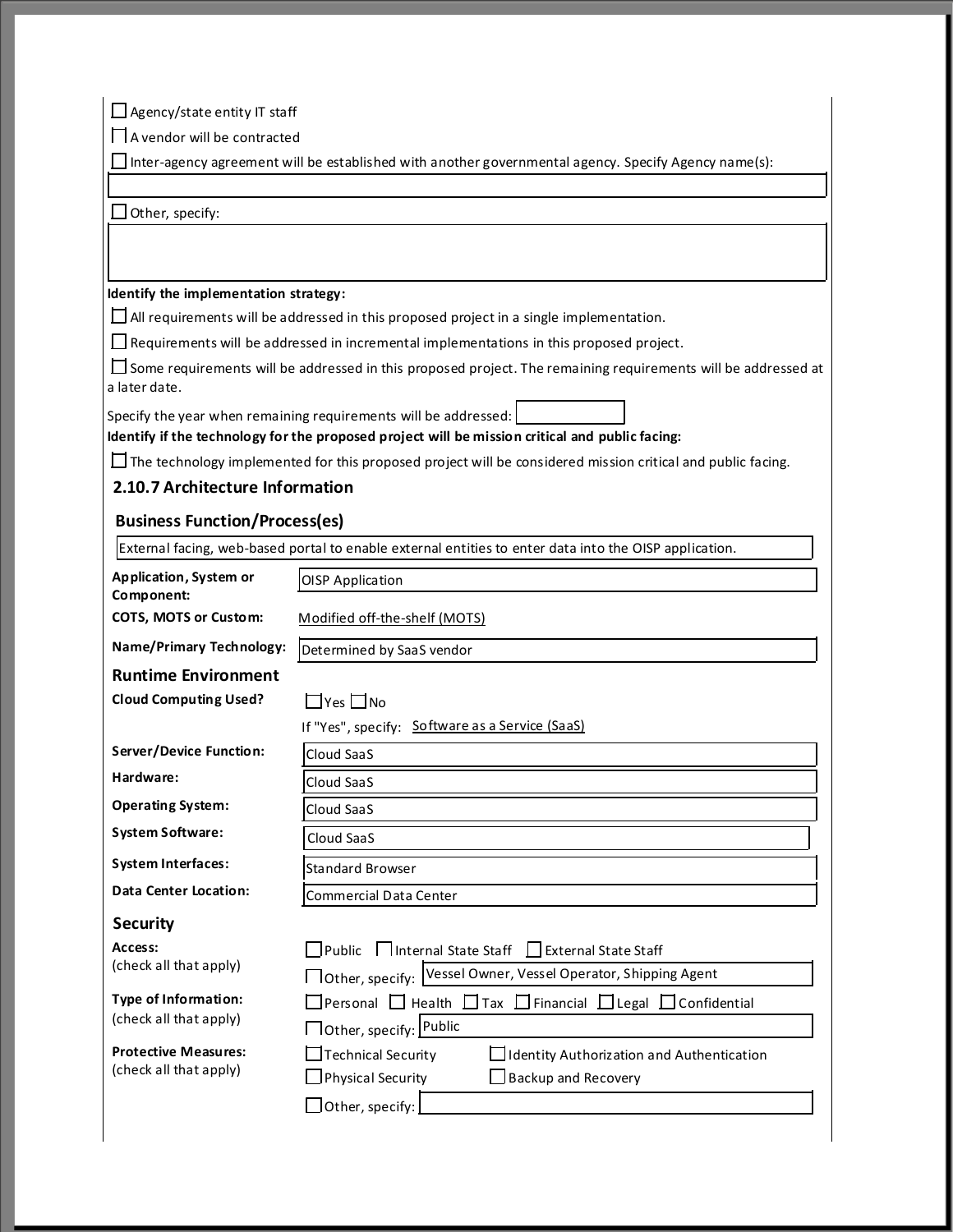| <b>Data Management</b>                                                                                                                                                                                                                                                                                                                                                                                                                                                                                                                                                                                                                                                                                                                                                                                                                                                                                                                                                                          |                                     |                                                                                                    |  |  |
|-------------------------------------------------------------------------------------------------------------------------------------------------------------------------------------------------------------------------------------------------------------------------------------------------------------------------------------------------------------------------------------------------------------------------------------------------------------------------------------------------------------------------------------------------------------------------------------------------------------------------------------------------------------------------------------------------------------------------------------------------------------------------------------------------------------------------------------------------------------------------------------------------------------------------------------------------------------------------------------------------|-------------------------------------|----------------------------------------------------------------------------------------------------|--|--|
| Data Owner                                                                                                                                                                                                                                                                                                                                                                                                                                                                                                                                                                                                                                                                                                                                                                                                                                                                                                                                                                                      | Name:                               | Olivia Morrow                                                                                      |  |  |
|                                                                                                                                                                                                                                                                                                                                                                                                                                                                                                                                                                                                                                                                                                                                                                                                                                                                                                                                                                                                 | Title:                              | Environmental Program Manager                                                                      |  |  |
|                                                                                                                                                                                                                                                                                                                                                                                                                                                                                                                                                                                                                                                                                                                                                                                                                                                                                                                                                                                                 | <b>Business Program:</b>            | Oceanic Intrusive Species Program                                                                  |  |  |
| Data Custodian                                                                                                                                                                                                                                                                                                                                                                                                                                                                                                                                                                                                                                                                                                                                                                                                                                                                                                                                                                                  | Name:                               | Alex Bradley                                                                                       |  |  |
|                                                                                                                                                                                                                                                                                                                                                                                                                                                                                                                                                                                                                                                                                                                                                                                                                                                                                                                                                                                                 | Title:                              | <b>Chief Information Officer</b>                                                                   |  |  |
|                                                                                                                                                                                                                                                                                                                                                                                                                                                                                                                                                                                                                                                                                                                                                                                                                                                                                                                                                                                                 | <b>Business Program:</b>            | <b>Information Services Section</b>                                                                |  |  |
| 2.10.1 Solution Type                                                                                                                                                                                                                                                                                                                                                                                                                                                                                                                                                                                                                                                                                                                                                                                                                                                                                                                                                                            |                                     |                                                                                                    |  |  |
| $\Box$ Recommended                                                                                                                                                                                                                                                                                                                                                                                                                                                                                                                                                                                                                                                                                                                                                                                                                                                                                                                                                                              | $\mathsf{\overline{J}}$ Alternative |                                                                                                    |  |  |
| 2.10.2 Name                                                                                                                                                                                                                                                                                                                                                                                                                                                                                                                                                                                                                                                                                                                                                                                                                                                                                                                                                                                     |                                     |                                                                                                    |  |  |
|                                                                                                                                                                                                                                                                                                                                                                                                                                                                                                                                                                                                                                                                                                                                                                                                                                                                                                                                                                                                 |                                     | Custom development by external vendor to modify existing system to add external, web-based portal. |  |  |
| 2.10.3 Description                                                                                                                                                                                                                                                                                                                                                                                                                                                                                                                                                                                                                                                                                                                                                                                                                                                                                                                                                                              |                                     |                                                                                                    |  |  |
| Engage an external vendor to modify the existing OISP application to add an external, web-based portal to enable<br>external entities to enter data into the OISP application. This alternative would be a custom development and<br>implementation effort and would meet Department requirements. Since this alternative is a modification to an<br>existing application, there is the possibility to obtain the resources that are knowledgeable and have expertise<br>with the existing solution.<br>(Note: Alternative 2 in FAW)<br>Approach (check all that apply)<br>$\Box$ Increase staff - new or existing capabilities<br>    Modify the existing business process or create a new business process<br>$\Box$ Reduce the services or level of services provided<br>□ Utilize new or increased contracted services<br>I I Enhance the existing IT system<br>$\Box$ Create a new IT system<br>Perform a business-based procurement to have vendors propose a solution<br>Other, specify: |                                     |                                                                                                    |  |  |
|                                                                                                                                                                                                                                                                                                                                                                                                                                                                                                                                                                                                                                                                                                                                                                                                                                                                                                                                                                                                 |                                     |                                                                                                    |  |  |
| 2.10.4 Benefit Analysis                                                                                                                                                                                                                                                                                                                                                                                                                                                                                                                                                                                                                                                                                                                                                                                                                                                                                                                                                                         |                                     |                                                                                                    |  |  |
|                                                                                                                                                                                                                                                                                                                                                                                                                                                                                                                                                                                                                                                                                                                                                                                                                                                                                                                                                                                                 |                                     | <b>Benefits/Advantages</b>                                                                         |  |  |
| The existing OISP application will be leveraged.                                                                                                                                                                                                                                                                                                                                                                                                                                                                                                                                                                                                                                                                                                                                                                                                                                                                                                                                                |                                     |                                                                                                    |  |  |
|                                                                                                                                                                                                                                                                                                                                                                                                                                                                                                                                                                                                                                                                                                                                                                                                                                                                                                                                                                                                 |                                     | This alternative would satisfy all business objectives outlined in the Stage 1 Business Analysis.  |  |  |

The application will be extensible to meet changing business needs.

Resources with knowledge and expertise with the existing application can potentially be utilized, therefore this would reduce the development and implementation time.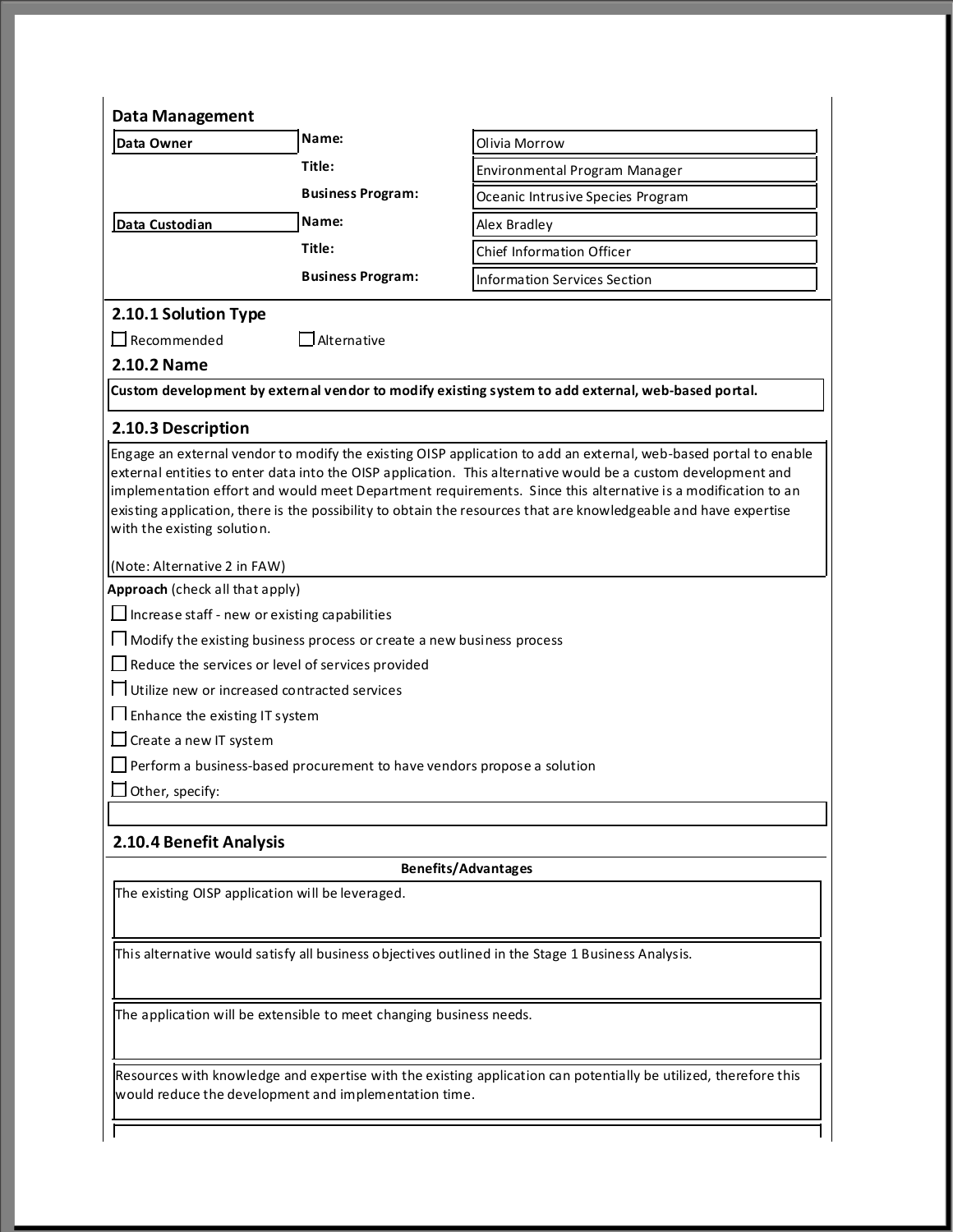Since the existing application and resources can be used, the need to perform data migration will be eliminated.

**Disadvantages**

Time to procure contract services could be longer than developing the solution internally.

Security for an external facing web-based portal will need to be developed, therefore additional development resources may be required.

|                                                                                                     | Anticipated Time to Achieve Objectives After Project Go-Live                                                                            |                      |                                                                      |         |         |                     |
|-----------------------------------------------------------------------------------------------------|-----------------------------------------------------------------------------------------------------------------------------------------|----------------------|----------------------------------------------------------------------|---------|---------|---------------------|
| Objective                                                                                           | <b>Within 1 Year</b>                                                                                                                    | 2 Years              | 3 Years                                                              |         |         | <b>Over 4 Years</b> |
| <b>Number</b>                                                                                       |                                                                                                                                         |                      |                                                                      |         | 4 Years |                     |
| 1.1                                                                                                 |                                                                                                                                         |                      |                                                                      |         |         |                     |
| 1.2                                                                                                 |                                                                                                                                         |                      |                                                                      |         |         |                     |
| 1.3                                                                                                 |                                                                                                                                         |                      |                                                                      |         |         |                     |
| 2.1                                                                                                 |                                                                                                                                         |                      |                                                                      |         |         |                     |
| 3.1                                                                                                 |                                                                                                                                         |                      |                                                                      |         |         |                     |
| 4.1                                                                                                 |                                                                                                                                         |                      |                                                                      |         |         |                     |
| 5.1                                                                                                 |                                                                                                                                         |                      |                                                                      |         |         |                     |
| 6.1                                                                                                 |                                                                                                                                         |                      |                                                                      |         |         |                     |
|                                                                                                     |                                                                                                                                         |                      | Anticipated Time to Achieve Financial Benefits After Project Go-Live |         |         |                     |
| <b>Financial Benefit</b>                                                                            |                                                                                                                                         | <b>Within 1 Year</b> | 2 Years                                                              | 3 Years | 4 Years | Over 4 Years        |
| <b>Increased Revenues</b>                                                                           |                                                                                                                                         |                      |                                                                      |         |         |                     |
| <b>Cost Savings</b>                                                                                 |                                                                                                                                         |                      |                                                                      |         |         |                     |
| Cost Avoidance                                                                                      |                                                                                                                                         |                      |                                                                      |         |         |                     |
| <b>Cost Recovery</b>                                                                                |                                                                                                                                         |                      |                                                                      |         |         |                     |
|                                                                                                     | 2.10.5 Assumptions and Constraints                                                                                                      |                      |                                                                      |         |         |                     |
| project.                                                                                            | • Existing resources that have knowledge and expertise with the current application can be utilized for this                            |                      |                                                                      |         |         |                     |
|                                                                                                     | • Leverage the existing infrastructure being used for the current internal solution.                                                    |                      |                                                                      |         |         |                     |
| Leverage existing data and database being used for the current internal solution.                   |                                                                                                                                         |                      |                                                                      |         |         |                     |
| • Project resources will be available and engaged in the project.<br>2.10.6 Implementation Approach |                                                                                                                                         |                      |                                                                      |         |         |                     |
|                                                                                                     |                                                                                                                                         |                      |                                                                      |         |         |                     |
|                                                                                                     | Identify the type of existing IT system enhancement or new system proposed (check all that apply):<br>$\Box$ Enhance the current system |                      |                                                                      |         |         |                     |
| $\Box$ Develop a new custom solution                                                                |                                                                                                                                         |                      |                                                                      |         |         |                     |
| □ Purchase a Commercial off-the-Shelf (COTS) system                                                 |                                                                                                                                         |                      |                                                                      |         |         |                     |
| $\Box$ Purchase or obtain a system from another government agency (Transfer)                        |                                                                                                                                         |                      |                                                                      |         |         |                     |
| $\Box$ Subscribe to a Software as a Service (Saas) system                                           |                                                                                                                                         |                      |                                                                      |         |         |                     |
| $\Box$ Other, specify:                                                                              |                                                                                                                                         |                      |                                                                      |         |         |                     |
| Identify cloud services to be leveraged (check all that apply):                                     |                                                                                                                                         |                      |                                                                      |         |         |                     |
| $\Box$ Software as a Service (SaaS) provided by OTech                                               |                                                                                                                                         |                      |                                                                      |         |         |                     |
| $\Box$ Software as a Service (SaaS) provided by commercial vendor                                   |                                                                                                                                         |                      |                                                                      |         |         |                     |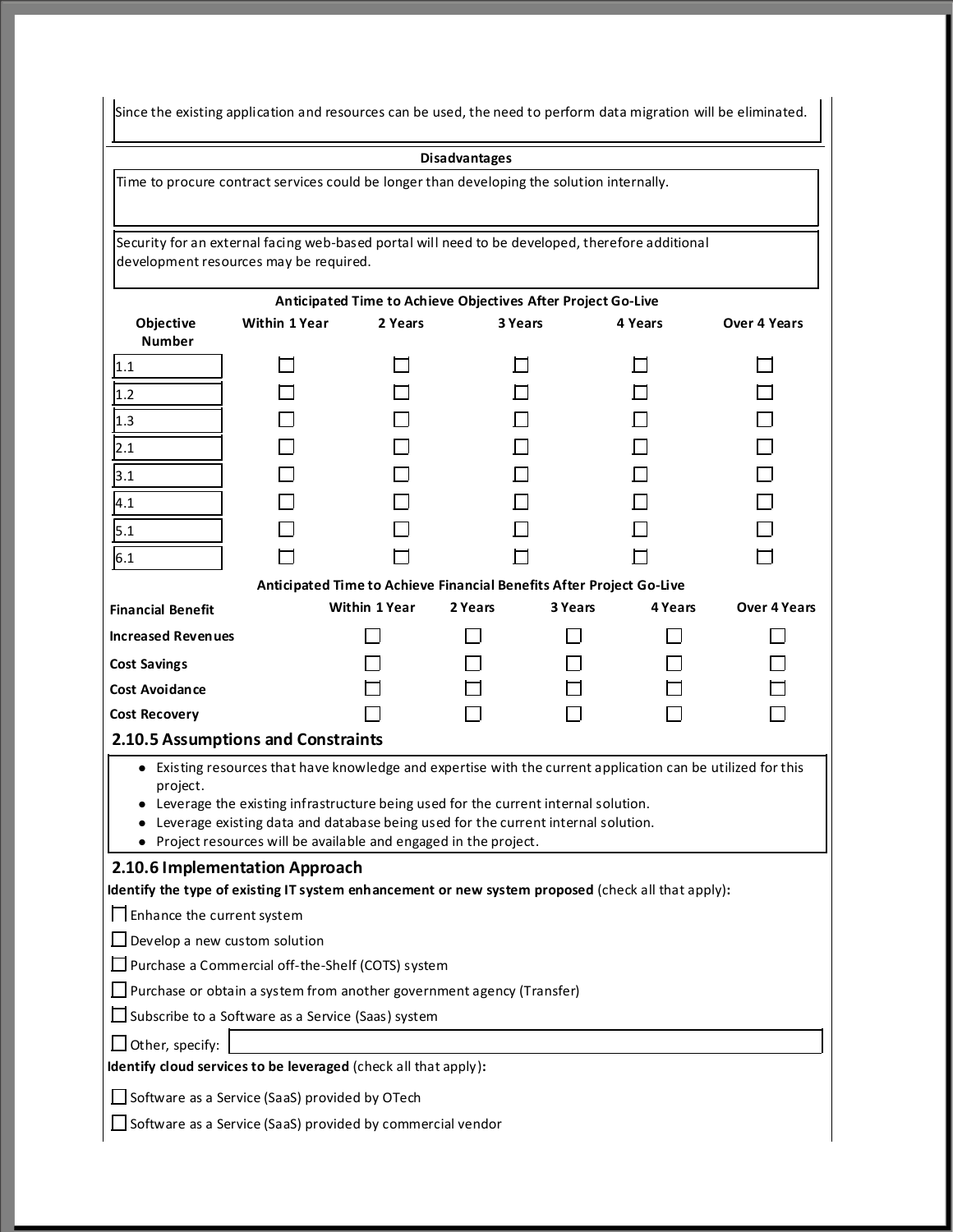$\Box$  Platform as a Service (PaaS) provided by OTech

 $\Box$  Platform as a Service (PaaS) provided by commercial vendor

 $\Box$  Infrastructure as a Service (IaaS) provided by OTech

 $\square$  Infrastructure as a Service (IaaS) provided by commercial vendor

No cloud services will be leveraged by this alternative. Provide a description of why cloud services are not being leveraged:

California Government Agency owns and maintains its own Cloud Service. Since the existing OISP application is hosted there, this solution will continue to be hosted in the same environment.

**Identify who will modify the existing system or create the new system** (check all that apply)

Agency/state entity IT staff

A vendor will be contracted

 $\square$  Inter-agency agreement will be established with another governmental agency. Specify Agency name(s):

 $\Box$  Other, specify:

#### **Identify the implementation strategy:**

 $\Box$  All requirements will be addressed in this proposed project in a single implementation.

 $\Box$  Requirements will be addressed in incremental implementations in this proposed project.

Some requirements will be addressed in this proposed project. The remaining requirements will be addressed at a later date.

Specify the year when remaining requirements will be addressed:

**Identify if the technology for the proposed project will be mission critical and public facing:**

 $\Box$  The technology implemented for this proposed project will be considered mission critical and public facing.

#### **2.10.7 Architecture Information**

#### **Business Function/Process(es)**

External facing, web-based portal to enable external entities to enter data into the OISP application.

| Application, System or<br>Component: | <b>OISP</b> Application                        |
|--------------------------------------|------------------------------------------------|
| <b>COTS, MOTS or Custom:</b>         | Custom Application                             |
| Name/Primary Technology:             | Visual Basic. Net Framework version 4          |
| <b>Runtime Environment</b>           |                                                |
| <b>Cloud Computing Used?</b>         | $\Box$ Yes $\Box$ No                           |
|                                      | If "Yes", specify: Select                      |
| Server/Device Function:              | Production and Test - WebApp Server SQL Server |
| Hardware:                            | VMWare at CGA                                  |
| <b>Operating System:</b>             | Windows 2008 R2                                |
| <b>System Software:</b>              | IIS and SQL Server 2008 R2                     |
| <b>System Interfaces:</b>            |                                                |
| Data Center Location:                |                                                |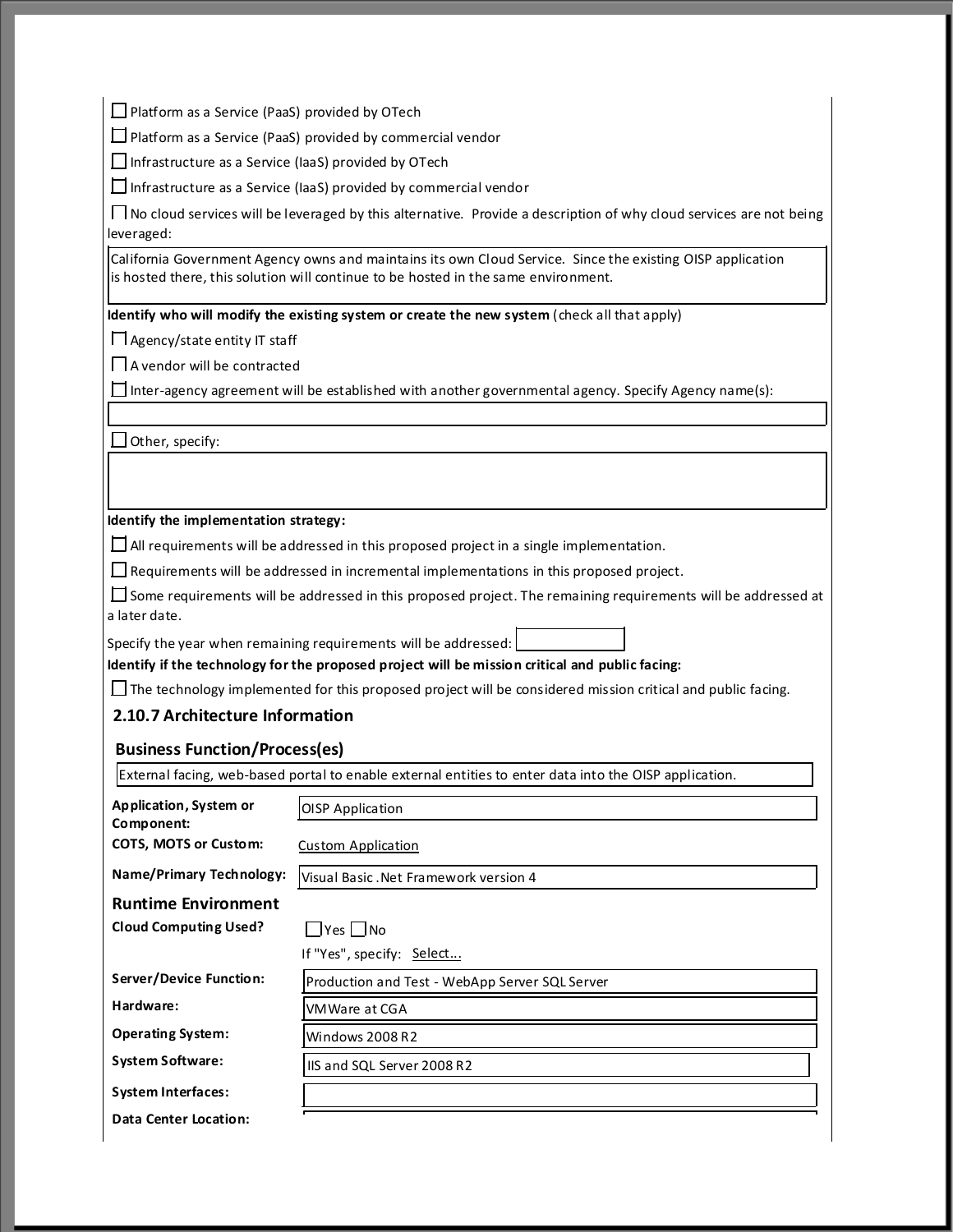|                                                                                | Agency/State Data Center Operated by Agency/state entity                                   |                                                                                                                                                                                                                                     |  |  |
|--------------------------------------------------------------------------------|--------------------------------------------------------------------------------------------|-------------------------------------------------------------------------------------------------------------------------------------------------------------------------------------------------------------------------------------|--|--|
| <b>Security</b>                                                                |                                                                                            |                                                                                                                                                                                                                                     |  |  |
| Access:                                                                        | □ Public □ Internal State Staff □ External State Staff                                     |                                                                                                                                                                                                                                     |  |  |
| (check all that apply)                                                         | □ Other, specify: Vessel Owner, Vessel Operator, Shipping Agent                            |                                                                                                                                                                                                                                     |  |  |
| <b>Type of Information:</b>                                                    | $\Box$ Personal $\Box$ Health $\Box$ Tax $\Box$ Financial $\Box$ Legal $\Box$ Confidential |                                                                                                                                                                                                                                     |  |  |
| (check all that apply)                                                         | □ Other, specify: Public                                                                   |                                                                                                                                                                                                                                     |  |  |
| <b>Protective Measures:</b><br>(check all that apply)                          | Technical Security<br>Physical Security                                                    | □ Identity Authorization and Authentication<br>$\Box$ Backup and Recovery                                                                                                                                                           |  |  |
|                                                                                | $\Box$ Other, specify:                                                                     |                                                                                                                                                                                                                                     |  |  |
| <b>Data Management</b>                                                         |                                                                                            |                                                                                                                                                                                                                                     |  |  |
| Data Owner                                                                     | Name:                                                                                      | Olivia Morrow                                                                                                                                                                                                                       |  |  |
|                                                                                | Title:                                                                                     | Environmental Program Manager                                                                                                                                                                                                       |  |  |
|                                                                                | <b>Business Program:</b>                                                                   | Oceanic Intrusive Species Program                                                                                                                                                                                                   |  |  |
| Data Custodian                                                                 | Name:                                                                                      | Alex Bradley                                                                                                                                                                                                                        |  |  |
|                                                                                | Title:                                                                                     | <b>Chief Information Officer</b>                                                                                                                                                                                                    |  |  |
|                                                                                | <b>Business Program:</b>                                                                   | Information Services Section (ISS)                                                                                                                                                                                                  |  |  |
|                                                                                |                                                                                            |                                                                                                                                                                                                                                     |  |  |
| 2.10.1 Solution Type                                                           |                                                                                            |                                                                                                                                                                                                                                     |  |  |
| $\Box$ Recommended                                                             | Alternative                                                                                |                                                                                                                                                                                                                                     |  |  |
| 2.10.2 Name                                                                    |                                                                                            |                                                                                                                                                                                                                                     |  |  |
|                                                                                |                                                                                            | Custom development by internal Department resources to add external facing, web-based portal.                                                                                                                                       |  |  |
| 2.10.3 Description                                                             |                                                                                            |                                                                                                                                                                                                                                     |  |  |
| development and implementation effort that would meet Department requirements. |                                                                                            | Engage internal Department resources to modify the existing OISP application to add an external web-based portal<br>that would enable external entities to enter data into the OISP application. This alternative would be a custom |  |  |
| (Note: Alternative 3 in FAW)                                                   |                                                                                            |                                                                                                                                                                                                                                     |  |  |
| <b>Approach</b> (check all that apply)                                         |                                                                                            |                                                                                                                                                                                                                                     |  |  |
| $\Box$ Increase staff - new or existing capabilities                           |                                                                                            |                                                                                                                                                                                                                                     |  |  |
| I I Modify the existing business process or create a new business process      |                                                                                            |                                                                                                                                                                                                                                     |  |  |
| $\Box$ Reduce the services or level of services provided                       |                                                                                            |                                                                                                                                                                                                                                     |  |  |
| $\Box$ Utilize new or increased contracted services                            |                                                                                            |                                                                                                                                                                                                                                     |  |  |
| $\Box$ Enhance the existing IT system                                          |                                                                                            |                                                                                                                                                                                                                                     |  |  |
| $\Box$ Create a new IT system                                                  |                                                                                            |                                                                                                                                                                                                                                     |  |  |
| $\Box$ Perform a business-based procurement to have vendors propose a solution |                                                                                            |                                                                                                                                                                                                                                     |  |  |
| Other, specify:                                                                |                                                                                            |                                                                                                                                                                                                                                     |  |  |
|                                                                                |                                                                                            |                                                                                                                                                                                                                                     |  |  |
| 2.10.4 Benefit Analysis                                                        |                                                                                            |                                                                                                                                                                                                                                     |  |  |
|                                                                                |                                                                                            | <b>Benefits/Advantages</b>                                                                                                                                                                                                          |  |  |
| No procurement of contract staff required to develop and implement solution.   |                                                                                            |                                                                                                                                                                                                                                     |  |  |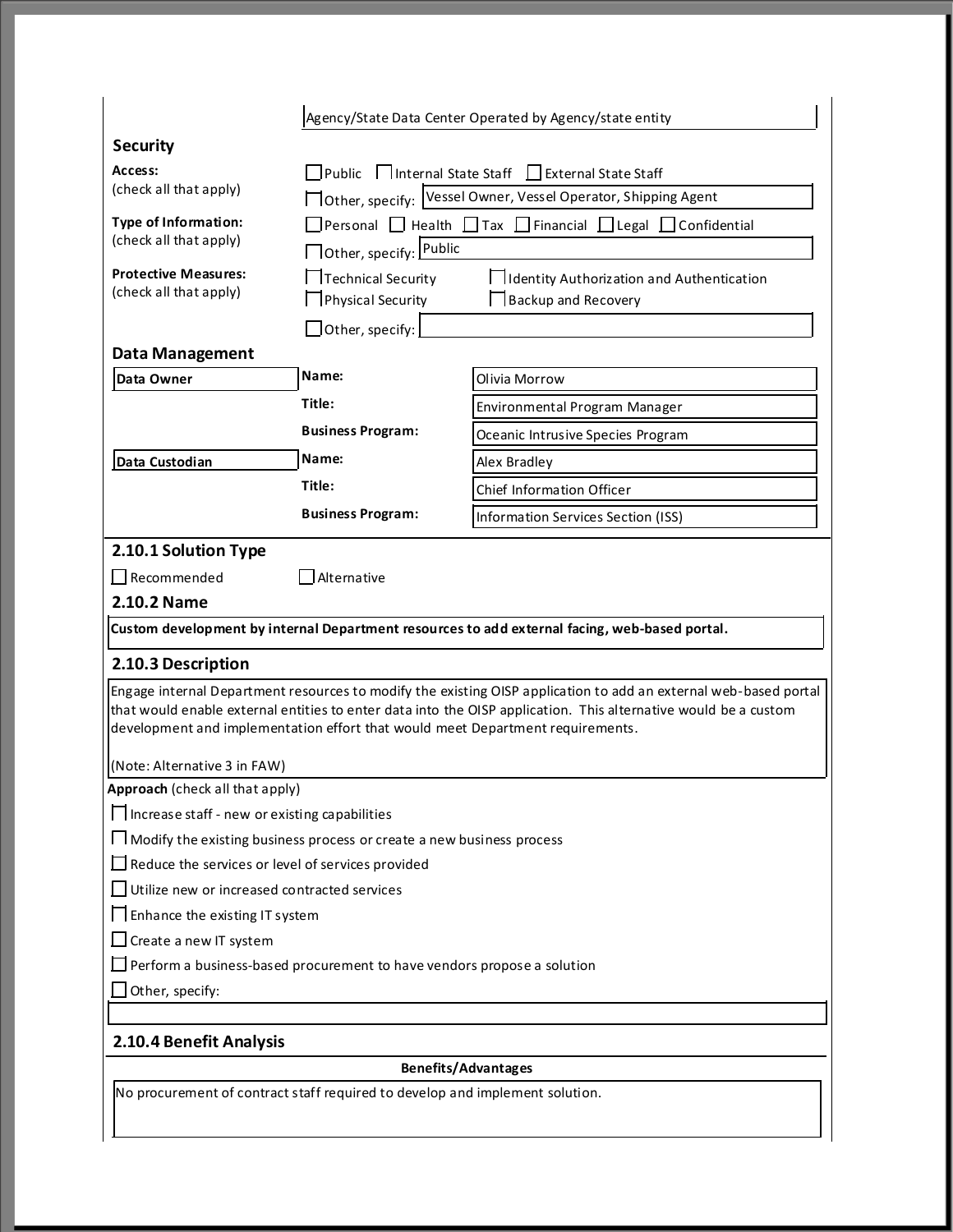The existing OISP application will be leveraged.

This alternative would satisfy all business objectives outlined in the Stage 1 Business Analysis.

Extensible to meet changing business needs.

#### **Disadvantages**

Higher risk of delays due to learning curve of modifying an existing application, since Department resources do not have expertise with the current application.

Department does not have available resources to develop and implement the solution.

| Security for an external facing web-based portal will need to be developed, therefore additional |
|--------------------------------------------------------------------------------------------------|
| development resources may be required.                                                           |

|                                                                                                         |                                                                                                    |                                                      | Anticipated Time to Achieve Objectives After Project Go-Live         |         |         |                     |
|---------------------------------------------------------------------------------------------------------|----------------------------------------------------------------------------------------------------|------------------------------------------------------|----------------------------------------------------------------------|---------|---------|---------------------|
| Objective                                                                                               | <b>Within 1 Year</b>                                                                               | 2 Years<br>3 Years<br>4 Years<br><b>Over 4 Years</b> |                                                                      |         |         |                     |
| <b>Number</b>                                                                                           |                                                                                                    |                                                      |                                                                      |         |         |                     |
| 1.1                                                                                                     |                                                                                                    |                                                      |                                                                      |         |         |                     |
| 1.2                                                                                                     |                                                                                                    |                                                      |                                                                      |         |         |                     |
| 1.3                                                                                                     |                                                                                                    |                                                      |                                                                      |         |         |                     |
| 2.1                                                                                                     |                                                                                                    |                                                      |                                                                      |         |         |                     |
| 3.1                                                                                                     |                                                                                                    |                                                      |                                                                      |         |         |                     |
| 4.1                                                                                                     |                                                                                                    |                                                      |                                                                      |         |         |                     |
| 5.1                                                                                                     |                                                                                                    |                                                      |                                                                      |         |         |                     |
| 6.1                                                                                                     |                                                                                                    |                                                      |                                                                      |         |         |                     |
|                                                                                                         |                                                                                                    |                                                      | Anticipated Time to Achieve Financial Benefits After Project Go-Live |         |         |                     |
| <b>Financial Benefit</b>                                                                                |                                                                                                    | <b>Within 1 Year</b>                                 | 2 Years                                                              | 3 Years | 4 Years | <b>Over 4 Years</b> |
| <b>Increased Revenues</b>                                                                               |                                                                                                    |                                                      |                                                                      |         |         |                     |
| <b>Cost Savings</b>                                                                                     |                                                                                                    |                                                      |                                                                      |         |         |                     |
| Cost Avoidance                                                                                          |                                                                                                    |                                                      |                                                                      |         |         |                     |
| <b>Cost Recovery</b>                                                                                    |                                                                                                    |                                                      |                                                                      |         |         |                     |
| 2.10.5 Assumptions and Constraints                                                                      |                                                                                                    |                                                      |                                                                      |         |         |                     |
| Department resources will be available and engaged in the project.                                      |                                                                                                    |                                                      |                                                                      |         |         |                     |
| Department resources do not have technical knowledge of or expertise with the current OISP application. |                                                                                                    |                                                      |                                                                      |         |         |                     |
| Leverage existing infrastructure used for the current internal solution.                                |                                                                                                    |                                                      |                                                                      |         |         |                     |
| • Leverage existing data and database used for the current internal solution.                           |                                                                                                    |                                                      |                                                                      |         |         |                     |
|                                                                                                         | 2.10.6 Implementation Approach                                                                     |                                                      |                                                                      |         |         |                     |
|                                                                                                         | Identify the type of existing IT system enhancement or new system proposed (check all that apply): |                                                      |                                                                      |         |         |                     |
| $\Box$ Enhance the current system                                                                       |                                                                                                    |                                                      |                                                                      |         |         |                     |
|                                                                                                         | Develop a new custom solution                                                                      |                                                      |                                                                      |         |         |                     |
|                                                                                                         |                                                                                                    |                                                      |                                                                      |         |         |                     |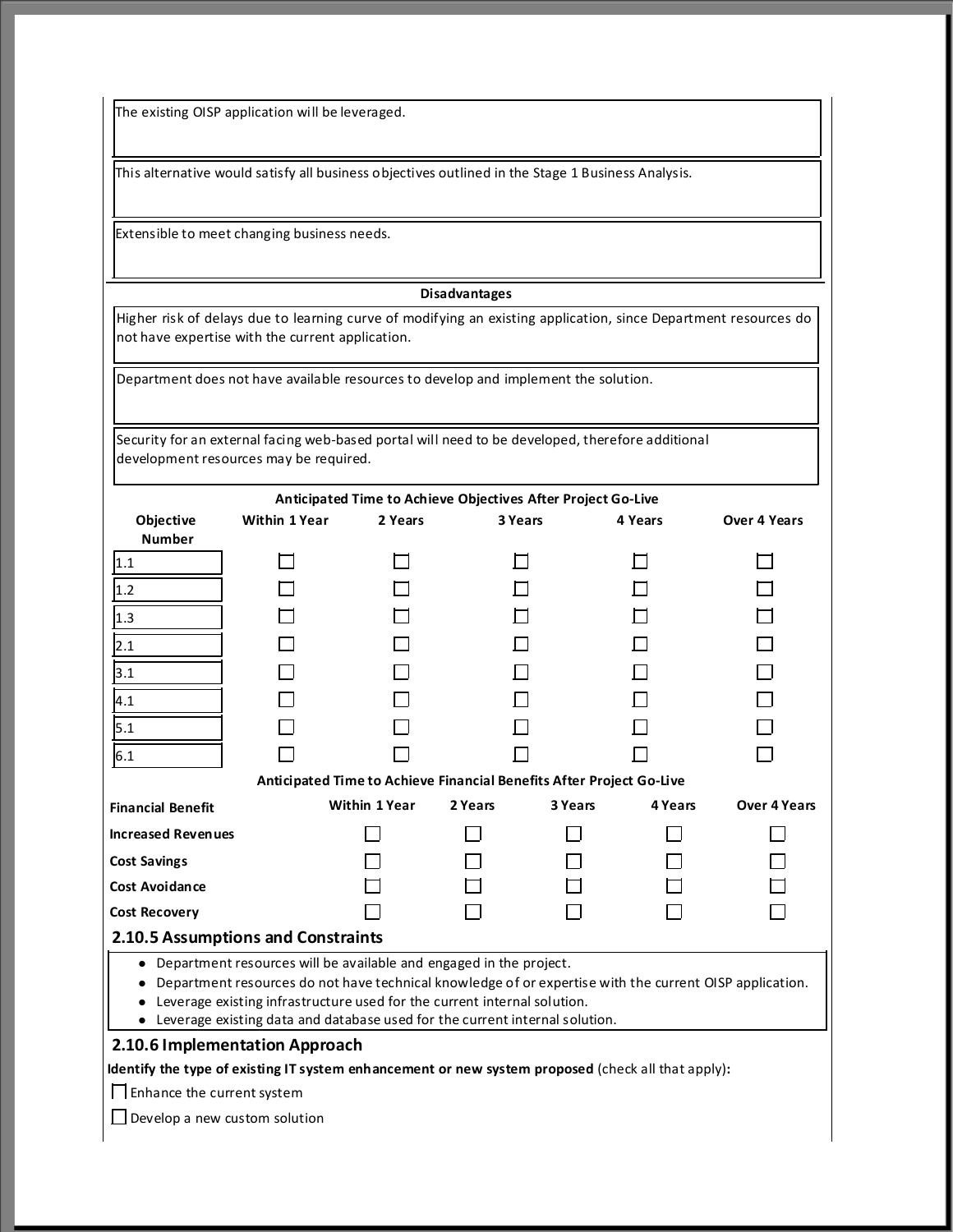$\square$  Purchase a Commercial off-the-Shelf (COTS) system

 $\square$  Purchase or obtain a system from another government agency (Transfer)

 $\Box$  Subscribe to a Software as a Service (Saas) system

 $\Box$  Other, specify:

**Identify cloud services to be leveraged** (check all that apply)**:**

Software as a Service (SaaS) provided by OTech

 $\square$  Software as a Service (SaaS) provided by commercial vendor

□ Platform as a Service (PaaS) provided by OTech

Platform as a Service (PaaS) provided by commercial vendor

 $\Box$  Infrastructure as a Service (IaaS) provided by OTech

 $\Box$  Infrastructure as a Service (IaaS) provided by commercial vendor

 $\Box$  No cloud services will be leveraged by this alternative. Provide a description of why cloud services are not being leveraged:

California Government Agency owns and maintains its own Cloud Service. Since the existing OISP application is hosted at that location, this solution will continue to be hosted in the same environment.

**Identify who will modify the existing system or create the new system** (check all that apply)

Agency/state entity IT staff

A vendor will be contracted

 $\Box$  Inter-agency agreement will be established with another governmental agency. Specify Agency name(s):

| $\square$ Other, specify: |  |
|---------------------------|--|
|---------------------------|--|

**Identify the implementation strategy:**

 $\Box$  All requirements will be addressed in this proposed project in a single implementation.

 $\Box$  Requirements will be addressed in incremental implementations in this proposed project.

Some requirements will be addressed in this proposed project. The remaining requirements will be addressed at a later date.

Specify the year when remaining requirements will be addressed:

**Identify if the technology for the proposed project will be mission critical and public facing:**

 $\Box$  The technology implemented for this proposed project will be considered mission critical and public facing.

#### **2.10.7 Architecture Information**

#### **Business Function/Process(es)**

|                                                           | [External facing, web-based portal to enable external entities to enter data into the OISP application. |  |
|-----------------------------------------------------------|---------------------------------------------------------------------------------------------------------|--|
| Application, System or<br>Component:                      | OISP application                                                                                        |  |
| <b>COTS, MOTS or Custom:</b><br><b>Custom Application</b> |                                                                                                         |  |
| <b>Name/Primary Technology:</b>                           | Visual Basic . Net Framework version 4                                                                  |  |
| <b>Runtime Environment</b>                                |                                                                                                         |  |
| <b>Cloud Computing Used?</b>                              | lYes L. INo                                                                                             |  |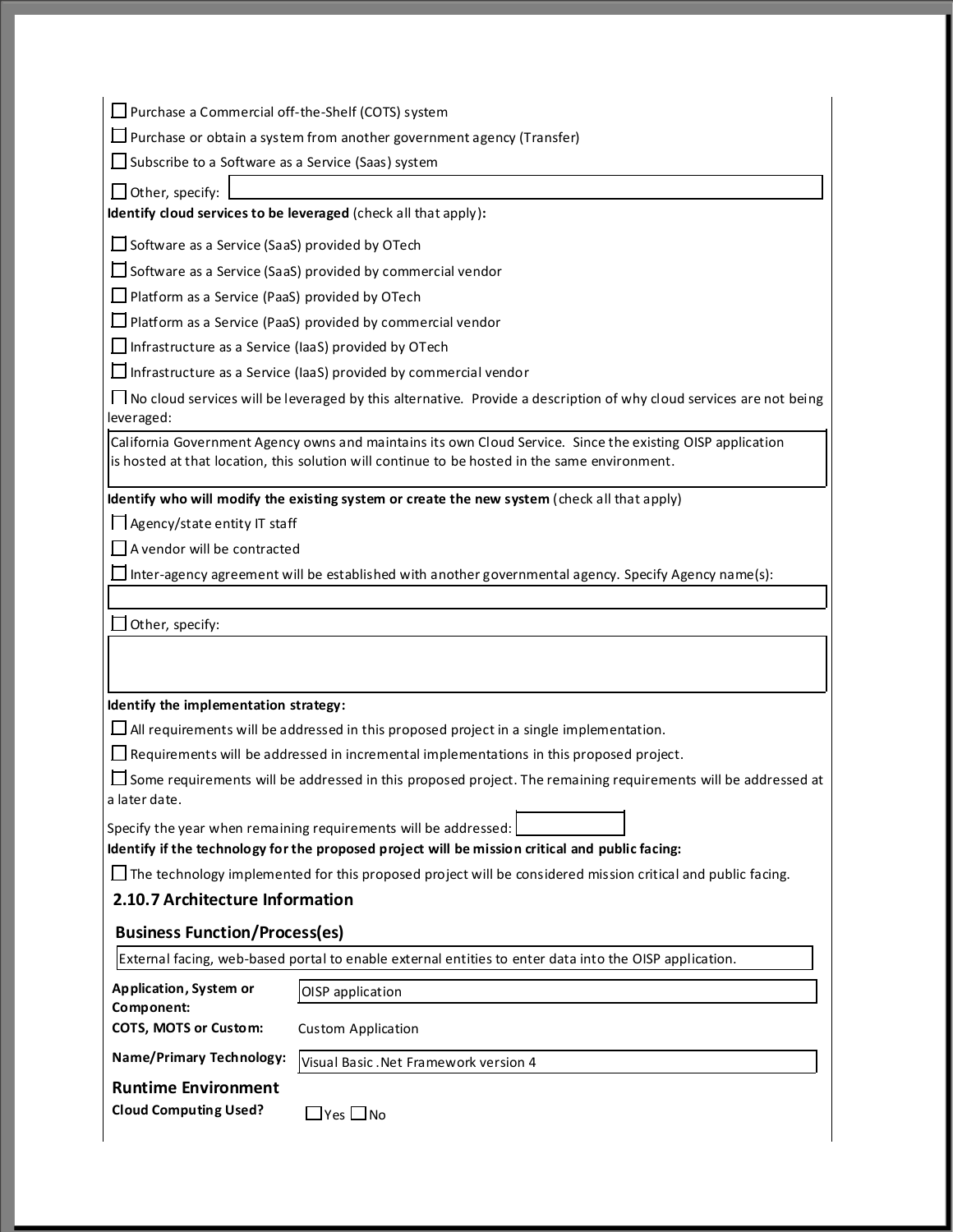|                                                                        | If "Yes", specify: Select                               |                                                                                                                                                                                                                                         |  |
|------------------------------------------------------------------------|---------------------------------------------------------|-----------------------------------------------------------------------------------------------------------------------------------------------------------------------------------------------------------------------------------------|--|
| <b>Server/Device Function:</b>                                         | Production and Test - WebApp Server SQL Server          |                                                                                                                                                                                                                                         |  |
| Hardware:                                                              | VMWare at CGA                                           |                                                                                                                                                                                                                                         |  |
| <b>Operating System:</b>                                               | Windows 2008 R2                                         |                                                                                                                                                                                                                                         |  |
| <b>System Software:</b>                                                | IIS and SQL Server 2008 R2                              |                                                                                                                                                                                                                                         |  |
| <b>System Interfaces:</b>                                              |                                                         |                                                                                                                                                                                                                                         |  |
| <b>Data Center Location:</b>                                           |                                                         | Agency/State Data Center Operated by Agency/state entity                                                                                                                                                                                |  |
| <b>Security</b>                                                        |                                                         |                                                                                                                                                                                                                                         |  |
| Access:                                                                | □Public    Internal State Staff   LExternal State Staff |                                                                                                                                                                                                                                         |  |
| (check all that apply)                                                 |                                                         | □ Other, specify: Vessel Owner, Vessel Operator, Shipping Agent                                                                                                                                                                         |  |
| <b>Type of Information:</b>                                            |                                                         | Personal Health HTax HFinancial HLegal HConfidential                                                                                                                                                                                    |  |
| (check all that apply)                                                 | □ Other, specify: Public                                |                                                                                                                                                                                                                                         |  |
| <b>Protective Measures:</b>                                            | Technical Security                                      | I II dentity Authorization and Authentication                                                                                                                                                                                           |  |
| (check all that apply)                                                 | Physical Security                                       | <b>I</b> Backup and Recovery                                                                                                                                                                                                            |  |
|                                                                        | Other, specify:                                         |                                                                                                                                                                                                                                         |  |
| Data Management                                                        |                                                         |                                                                                                                                                                                                                                         |  |
| Data Owner                                                             | Name:                                                   | Olivia Morrow                                                                                                                                                                                                                           |  |
|                                                                        | Title:                                                  | Environmental Program Manager                                                                                                                                                                                                           |  |
|                                                                        | <b>Business Program:</b>                                | Oceanic Intrusive Species Program                                                                                                                                                                                                       |  |
| Data Custodian                                                         | Name:<br>Alex Bradley                                   |                                                                                                                                                                                                                                         |  |
|                                                                        | Title:                                                  | <b>Chief Information Officer</b>                                                                                                                                                                                                        |  |
|                                                                        | <b>Business Program:</b>                                | <b>Information Services Section</b>                                                                                                                                                                                                     |  |
| 2.11 Recommended Solution                                              |                                                         |                                                                                                                                                                                                                                         |  |
| 2.11.1 Rationale for Selection                                         |                                                         |                                                                                                                                                                                                                                         |  |
|                                                                        |                                                         | The recommended solution is to have a vendor implement a MOTS in a SaaS environment.                                                                                                                                                    |  |
|                                                                        |                                                         | This alternative was chosen because it was considered to be the best value to Department and meets                                                                                                                                      |  |
|                                                                        |                                                         | the objectives as stated in the Stage 1 Business Analysis. The solution will align with Department strategic direction<br>to use Cloud services whenever possible. It was deemed to be the best fit considering the degree to which the |  |
|                                                                        |                                                         | solution satisfied business objectives, leverages existing technology, and will also adhere to CA Dept. of                                                                                                                              |  |
|                                                                        |                                                         | Technology's and the Department's strategic directions. The risk of the solution was weighed against other                                                                                                                              |  |
|                                                                        |                                                         | alternatives and was judged to be lowest risk for meeting scope, schedule, and budget of the project, and was                                                                                                                           |  |
|                                                                        |                                                         | judged to provide a solid foundation for extensibility and adaptability to meet future changes to the program.                                                                                                                          |  |
| ⋓<br>File Attachment                                                   |                                                         |                                                                                                                                                                                                                                         |  |
| 2.11.2 Technical/Initial CA-PMM Complexity Assessment                  |                                                         |                                                                                                                                                                                                                                         |  |
| Complexity                                                             |                                                         | <b>Complexity Zone</b>                                                                                                                                                                                                                  |  |
|                                                                        |                                                         | $\Box$ Zone I Low Criticality/Risk                                                                                                                                                                                                      |  |
| Technical Complexity Score: 1.4<br>Zone II/III Medium Criticality/Risk |                                                         |                                                                                                                                                                                                                                         |  |
| □ Zone IV High Criticality/Risk                                        |                                                         |                                                                                                                                                                                                                                         |  |

**2.11.3 Procurement and Staffing Strategy**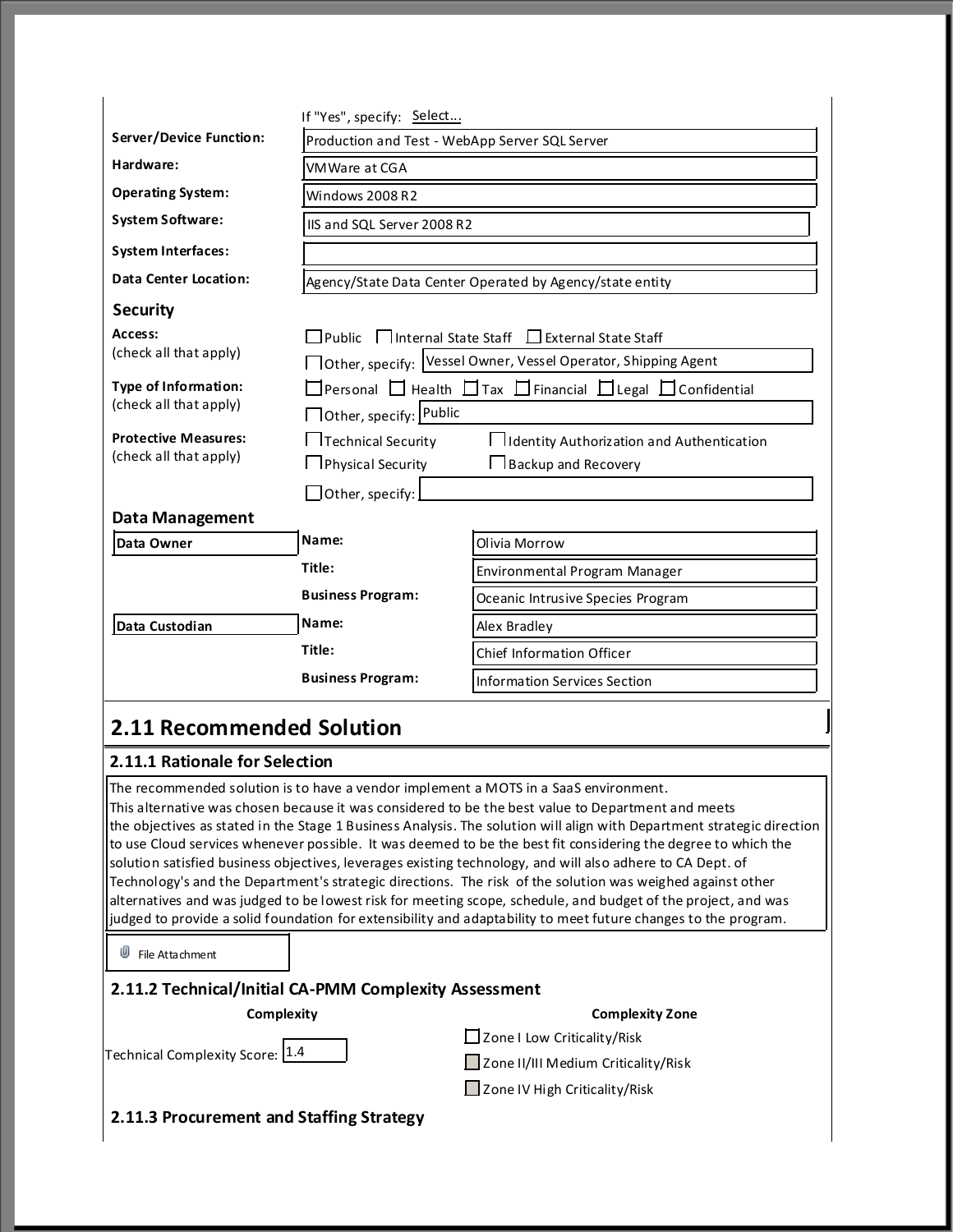| <b>Activity</b>                                             |                                                                             |                                                                                 |  |
|-------------------------------------------------------------|-----------------------------------------------------------------------------|---------------------------------------------------------------------------------|--|
| Solicitation Development                                    |                                                                             |                                                                                 |  |
| Responsible                                                 | Agency/State Entity Staff                                                   | ∃ITPOD Staff                                                                    |  |
| (check all that apply)                                      | DGS Staff                                                                   | CA-PMO Staff                                                                    |  |
|                                                             | $\sqsupset$ STPD Staff                                                      | Contractor                                                                      |  |
|                                                             | Other, specify:                                                             |                                                                                 |  |
|                                                             |                                                                             |                                                                                 |  |
| <b>When Needed</b>                                          | Stage 3 Solution Development                                                |                                                                                 |  |
| (check all that apply)                                      | Stage 4 Project Readiness and Approval                                      |                                                                                 |  |
|                                                             |                                                                             | $\Box$ After project is approved (after Stage 4 Project Readiness and Approval) |  |
| <b>Cost Estimate Verification</b>                           |                                                                             |                                                                                 |  |
| (check all that apply)                                      | □ Cost estimate provided (CE)                                               |                                                                                 |  |
|                                                             | $\Box$ Department of Technology CE                                          |                                                                                 |  |
|                                                             | $\Box$ DGS CE                                                               |                                                                                 |  |
|                                                             | $\Box$ Request For Information conducted (RFI)                              |                                                                                 |  |
|                                                             | $\Box$ Comparable vendor services have been used on previous contracts (CV) |                                                                                 |  |
|                                                             | Leveraged Procurement Agreement (LPA)                                       |                                                                                 |  |
| <b>Complete Only if Contractor Responsible for Activity</b> |                                                                             |                                                                                 |  |
| <b>Procurement Vehicle</b>                                  |                                                                             | <b>Contract Type</b>                                                            |  |
| Select                                                      |                                                                             | Select                                                                          |  |
| If "Other," specify:                                        |                                                                             | If "Other," specify:                                                            |  |
|                                                             |                                                                             |                                                                                 |  |
| <b>Activity</b>                                             |                                                                             |                                                                                 |  |
| Conduct Procurement                                         |                                                                             |                                                                                 |  |
| Responsible                                                 | □ Agency/State Entity Staff                                                 | ITPOD Staff                                                                     |  |
| (check all that apply)                                      | <b>DGS Staff</b>                                                            | CA-PMO Staff                                                                    |  |
|                                                             | <b>STPD Staff</b>                                                           | Contractor                                                                      |  |
|                                                             | Other, specify:                                                             |                                                                                 |  |
|                                                             |                                                                             |                                                                                 |  |
| <b>When Needed</b>                                          | □ Stage 3 Solution Development                                              |                                                                                 |  |
| (check all that apply)                                      | $\Box$ Stage 4 Project Readiness and Approval                               |                                                                                 |  |
|                                                             |                                                                             | $\Box$ After project is approved (after Stage 4 Project Readiness and Approval) |  |
| <b>Cost Estimate Verification</b>                           | $\Box$ Market research conducted (MR)                                       |                                                                                 |  |
| (check all that apply)                                      | $\Box$ Cost estimate provided (CE)                                          |                                                                                 |  |
|                                                             | Department of Technology CE                                                 |                                                                                 |  |
|                                                             | $\sqsupset$ DGS CE                                                          |                                                                                 |  |
|                                                             | Request For Information conducted (RFI)                                     |                                                                                 |  |
|                                                             | $\Box$ Comparable vendor services have been used on previous contracts (CV) |                                                                                 |  |
|                                                             | I Leveraged Procurement Agreement (LPA)                                     |                                                                                 |  |
| <b>Complete Only if Contractor Responsible for Activity</b> |                                                                             |                                                                                 |  |
| <b>Procurement Vehicle</b>                                  |                                                                             | <b>Contract Type</b>                                                            |  |
|                                                             |                                                                             |                                                                                 |  |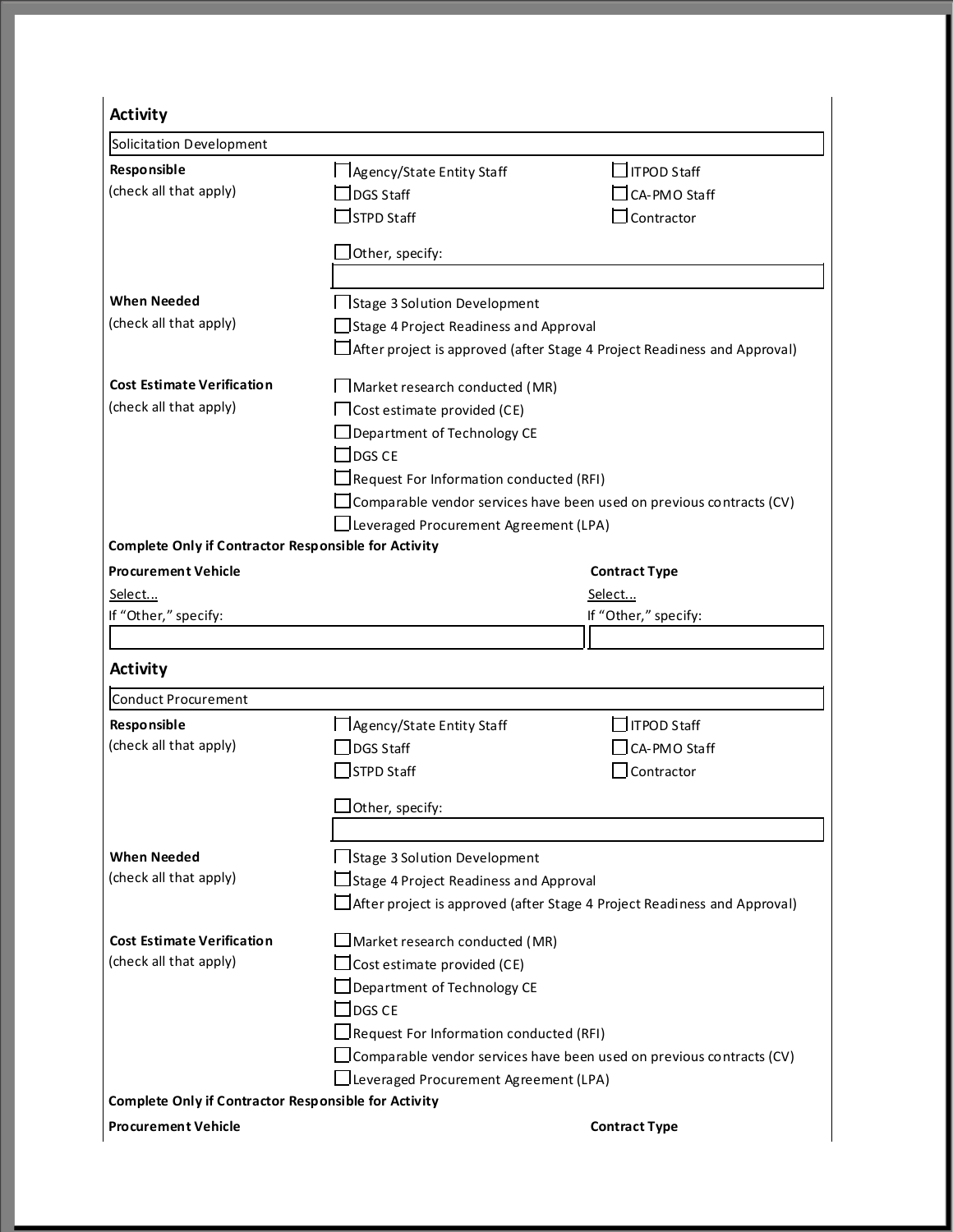| Select                                                      |                                                | Select                                                                      |  |  |
|-------------------------------------------------------------|------------------------------------------------|-----------------------------------------------------------------------------|--|--|
| If "Other," specify:                                        |                                                | If "Other," specify:                                                        |  |  |
|                                                             |                                                |                                                                             |  |  |
| <b>Activity</b>                                             |                                                |                                                                             |  |  |
| Project Management                                          |                                                |                                                                             |  |  |
| Responsible                                                 | Agency/State Entity Staff                      | ITPOD Staff                                                                 |  |  |
| (check all that apply)                                      | $\sqrt{\frac{1}{1}}$ DGS Staff                 | CA-PMO Staff                                                                |  |  |
|                                                             | STPD Staff                                     | Contractor                                                                  |  |  |
|                                                             | Other, specify:                                |                                                                             |  |  |
|                                                             |                                                |                                                                             |  |  |
| <b>When Needed</b>                                          | Istage 3 Solution Development                  |                                                                             |  |  |
| (check all that apply)                                      | Stage 4 Project Readiness and Approval         |                                                                             |  |  |
|                                                             |                                                | After project is approved (after Stage 4 Project Readiness and Approval)    |  |  |
|                                                             |                                                |                                                                             |  |  |
| <b>Cost Estimate Verification</b>                           | $\Box$ Market research conducted (MR)          |                                                                             |  |  |
| (check all that apply)                                      | $\Box$ Cost estimate provided (CE)             |                                                                             |  |  |
|                                                             | $\Box$ Department of Technology CE             |                                                                             |  |  |
|                                                             | $\Box$ DGS CE                                  |                                                                             |  |  |
|                                                             | Request For Information conducted (RFI)        |                                                                             |  |  |
|                                                             |                                                | $\Box$ Comparable vendor services have been used on previous contracts (CV) |  |  |
| <b>Complete Only if Contractor Responsible for Activity</b> | Leveraged Procurement Agreement (LPA)          |                                                                             |  |  |
| <b>Procurement Vehicle</b>                                  |                                                | <b>Contract Type</b>                                                        |  |  |
| Select                                                      |                                                | Select                                                                      |  |  |
| If "Other," specify:                                        |                                                | If "Other," specify:                                                        |  |  |
|                                                             |                                                |                                                                             |  |  |
| <b>Activity</b>                                             |                                                |                                                                             |  |  |
| Organizational Change Management                            |                                                |                                                                             |  |  |
| Responsible                                                 | □ Agency/State Entity Staff                    | $\Box$ ITPOD Staff                                                          |  |  |
| (check all that apply)                                      | $\sqrt{\phantom{a}}$ DGS Staff                 | $\Box$ CA-PMO Staff                                                         |  |  |
|                                                             | $\Box$ STPD Staff                              | $\Box$ Contractor                                                           |  |  |
|                                                             |                                                |                                                                             |  |  |
|                                                             | $\Box$ Other, specify:                         |                                                                             |  |  |
|                                                             |                                                |                                                                             |  |  |
| <b>When Needed</b>                                          | □ Stage 3 Solution Development                 |                                                                             |  |  |
| (check all that apply)                                      | □ Stage 4 Project Readiness and Approval       |                                                                             |  |  |
|                                                             |                                                | □ After project is approved (after Stage 4 Project Readiness and Approval)  |  |  |
| <b>Cost Estimate Verification</b>                           | Market research conducted (MR)                 |                                                                             |  |  |
| (check all that apply)                                      | $\Box$ Cost estimate provided (CE)             |                                                                             |  |  |
|                                                             | $\Box$ Department of Technology CE             |                                                                             |  |  |
|                                                             | $\sqsupset$ DGS CE                             |                                                                             |  |  |
|                                                             | $\Box$ Request For Information conducted (RFI) |                                                                             |  |  |
|                                                             |                                                |                                                                             |  |  |
|                                                             |                                                |                                                                             |  |  |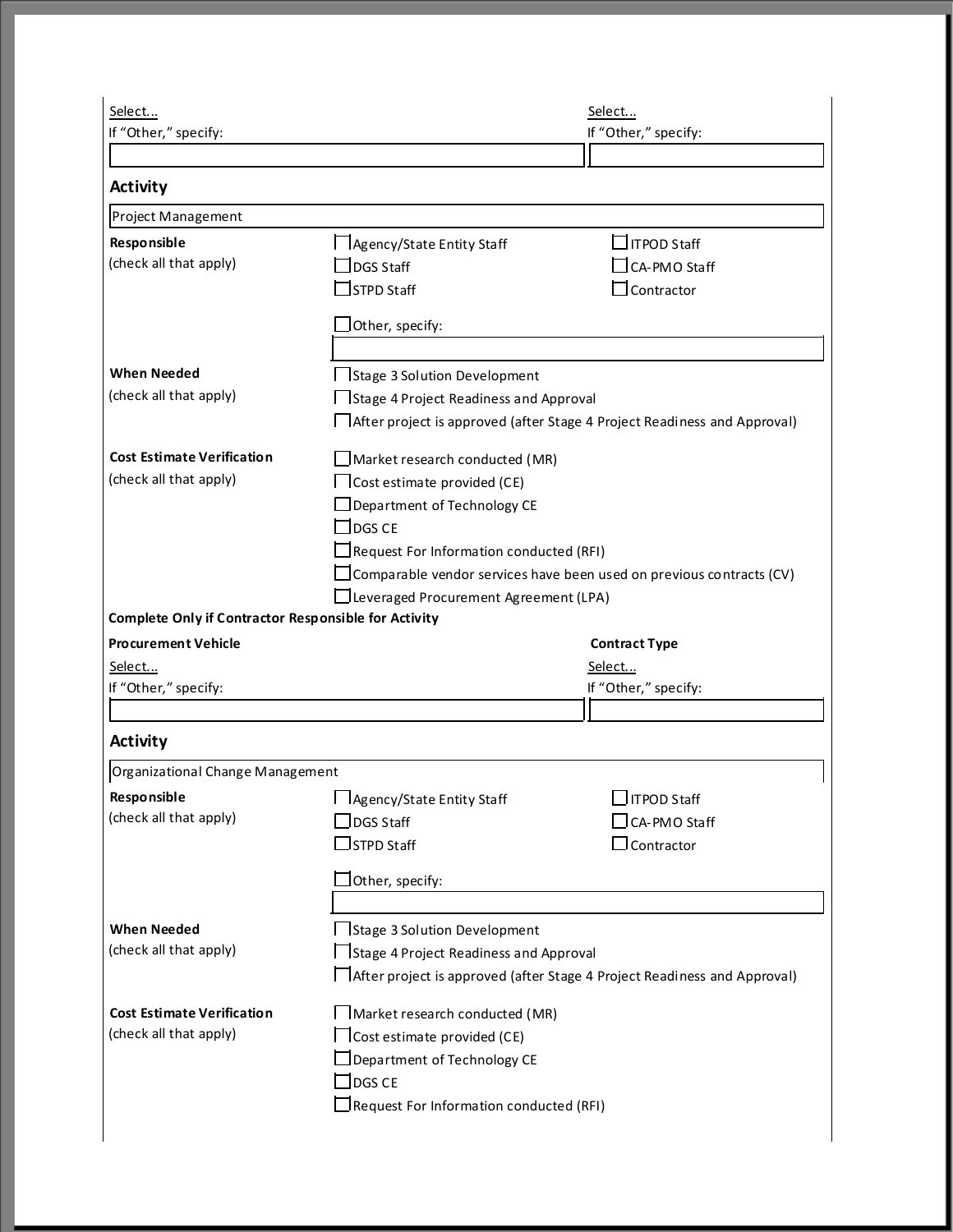|                                                             |                                                                          | $\Box$ Comparable vendor services have been used on previous contracts (CV) |  |
|-------------------------------------------------------------|--------------------------------------------------------------------------|-----------------------------------------------------------------------------|--|
|                                                             | Lleveraged Procurement Agreement (LPA)                                   |                                                                             |  |
| <b>Complete Only if Contractor Responsible for Activity</b> |                                                                          |                                                                             |  |
| <b>Procurement Vehicle</b>                                  |                                                                          | <b>Contract Type</b>                                                        |  |
| Select                                                      |                                                                          | Select                                                                      |  |
| If "Other," specify:                                        |                                                                          | If "Other," specify:                                                        |  |
|                                                             |                                                                          |                                                                             |  |
| <b>Activity</b>                                             |                                                                          |                                                                             |  |
| Training                                                    |                                                                          |                                                                             |  |
| Responsible                                                 | Agency/State Entity Staff                                                | $\Box$ ITPOD Staff                                                          |  |
| (check all that apply)                                      | DGS Staff                                                                | CA-PMO Staff                                                                |  |
|                                                             | $\Box$ STPD Staff                                                        | Contractor                                                                  |  |
|                                                             | $\lrcorner$ Other, specify:                                              |                                                                             |  |
|                                                             |                                                                          |                                                                             |  |
| <b>When Needed</b>                                          | $\Box$ Stage 3 Solution Development                                      |                                                                             |  |
| (check all that apply)                                      | Stage 4 Project Readiness and Approval                                   |                                                                             |  |
|                                                             | After project is approved (after Stage 4 Project Readiness and Approval) |                                                                             |  |
|                                                             |                                                                          |                                                                             |  |
| <b>Cost Estimate Verification</b>                           | $\Box$ Market research conducted (MR)                                    |                                                                             |  |
| (check all that apply)                                      | $\Box$ Cost estimate provided (CE)                                       |                                                                             |  |
|                                                             | Department of Technology CE                                              |                                                                             |  |
|                                                             | $\Box$ DGS CE                                                            |                                                                             |  |
|                                                             | $\Box$ Request For Information conducted (RFI)                           |                                                                             |  |
|                                                             |                                                                          | $\Box$ Comparable vendor services have been used on previous contracts (CV) |  |
|                                                             | $\Box$ Leveraged Procurement Agreement (LPA)                             |                                                                             |  |
| <b>Complete Only if Contractor Responsible for Activity</b> |                                                                          |                                                                             |  |
| <b>Procurement Vehicle</b>                                  |                                                                          | <b>Contract Type</b>                                                        |  |
| Select                                                      |                                                                          | Select                                                                      |  |
| If "Other," specify:                                        |                                                                          | If "Other," specify:                                                        |  |
|                                                             |                                                                          |                                                                             |  |
| <b>Activity</b>                                             |                                                                          |                                                                             |  |
| Integration/Development                                     |                                                                          |                                                                             |  |
| Responsible                                                 | □ Agency/State Entity Staff                                              | $\Box$ ITPOD Staff                                                          |  |
| (check all that apply)                                      | JDGS Staff                                                               | CA-PMO Staff                                                                |  |
|                                                             | STPD Staff                                                               | $\Box$ Contractor                                                           |  |
|                                                             | Other, specify:                                                          |                                                                             |  |
|                                                             |                                                                          |                                                                             |  |
| <b>When Needed</b>                                          | □ Stage 3 Solution Development                                           |                                                                             |  |
| (check all that apply)                                      | $\exists$ Stage 4 Project Readiness and Approval                         |                                                                             |  |
|                                                             |                                                                          | □ After project is approved (after Stage 4 Project Readiness and Approval)  |  |
|                                                             |                                                                          |                                                                             |  |
| <b>Cost Estimate Verification</b>                           | $\Box$ Market research conducted (MR)                                    |                                                                             |  |
| (check all that apply)                                      |                                                                          |                                                                             |  |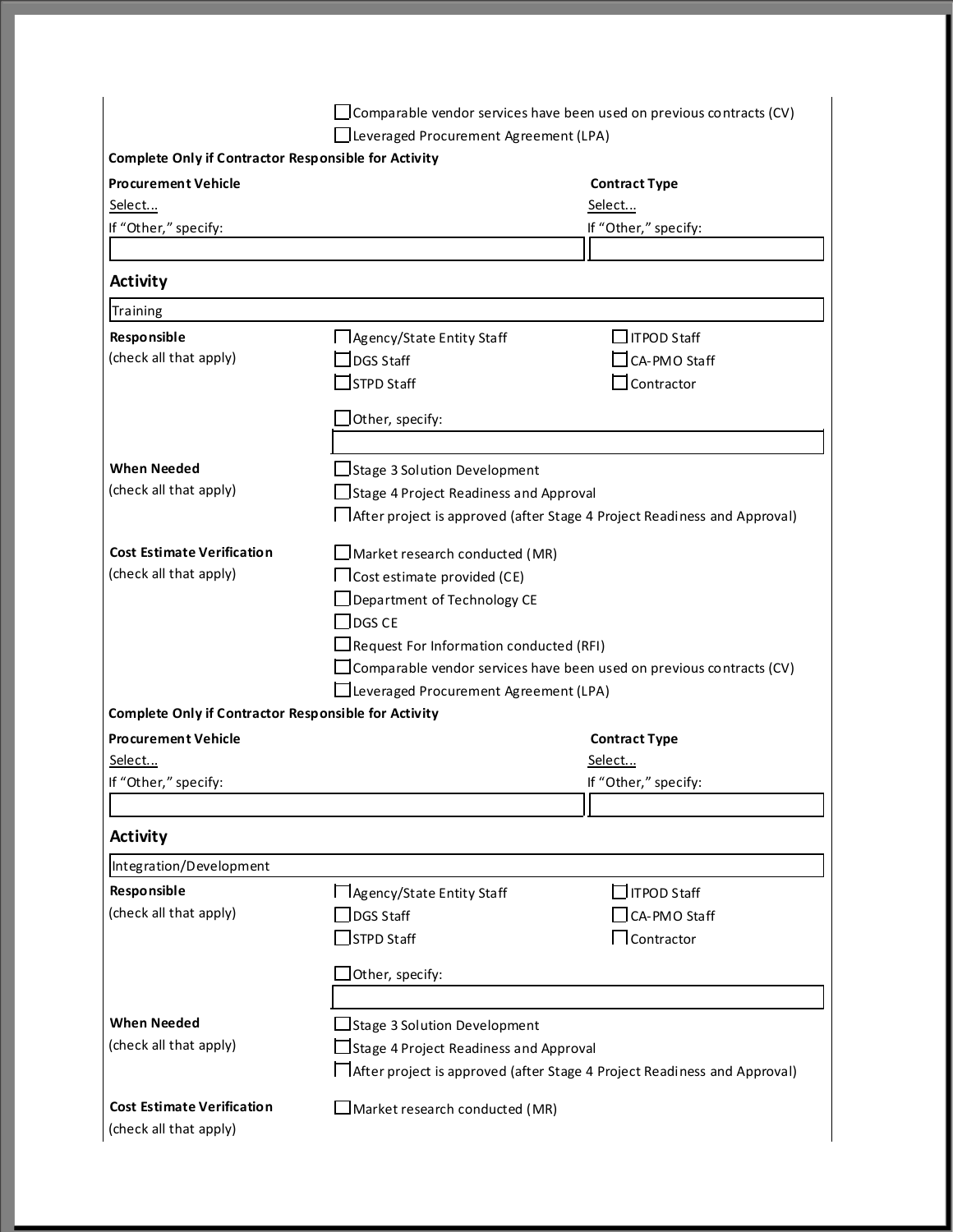|                                                                                                                                                                                                                                          | $\Box$ Cost estimate provided (CE)                                                                                            |                                                   |  |  |  |
|------------------------------------------------------------------------------------------------------------------------------------------------------------------------------------------------------------------------------------------|-------------------------------------------------------------------------------------------------------------------------------|---------------------------------------------------|--|--|--|
| $\Box$ Department of Technology CE                                                                                                                                                                                                       |                                                                                                                               |                                                   |  |  |  |
| $\Box$ DGS CE                                                                                                                                                                                                                            |                                                                                                                               |                                                   |  |  |  |
|                                                                                                                                                                                                                                          |                                                                                                                               |                                                   |  |  |  |
|                                                                                                                                                                                                                                          | $\Box$ Request For Information conducted (RFI)<br>$\Box$ Comparable vendor services have been used on previous contracts (CV) |                                                   |  |  |  |
|                                                                                                                                                                                                                                          | Leveraged Procurement Agreement (LPA)                                                                                         |                                                   |  |  |  |
| <b>Complete Only if Contractor Responsible for Activity</b>                                                                                                                                                                              |                                                                                                                               |                                                   |  |  |  |
| <b>Procurement Vehicle</b>                                                                                                                                                                                                               | <b>Contract Type</b>                                                                                                          |                                                   |  |  |  |
| Select                                                                                                                                                                                                                                   | Select                                                                                                                        |                                                   |  |  |  |
| If "Other," specify:                                                                                                                                                                                                                     |                                                                                                                               | If "Other," specify:                              |  |  |  |
|                                                                                                                                                                                                                                          |                                                                                                                               |                                                   |  |  |  |
|                                                                                                                                                                                                                                          |                                                                                                                               | Yes<br>No                                         |  |  |  |
| Will any of the activities identified above result in a competitive or non-competitive solicitation that<br>will be over the Agency/state entity's DGS delegated purchasing authority?                                                   |                                                                                                                               |                                                   |  |  |  |
| 2.11.4 Enterprise Architecture Alignment                                                                                                                                                                                                 |                                                                                                                               |                                                   |  |  |  |
| Department's architectural principles include: resource optimization, total cost of ownership reduction, reusable                                                                                                                        |                                                                                                                               |                                                   |  |  |  |
| service components, security and integrated workflow. The Department is in the process of implementing the                                                                                                                               |                                                                                                                               |                                                   |  |  |  |
| Office 365 suite to every end user. It contains a comprehensive set of tools that can be used to solve a wide variety<br>of IT problems. The Department ISS Enterprise Architecture goal is to move from the current model of supporting |                                                                                                                               |                                                   |  |  |  |
| many specialized solutions to leveraging a few comprehensive platforms.                                                                                                                                                                  |                                                                                                                               |                                                   |  |  |  |
| strategy. The Office 365 suite contains a SharePoint Online component which has the ability to implement and<br>manage public facing forms for government-to-business transactions and this aligns with a<br>core OISP requirement.      |                                                                                                                               |                                                   |  |  |  |
|                                                                                                                                                                                                                                          | <b>Information Technology Capability Table</b>                                                                                |                                                   |  |  |  |
| <b>Information Technology Capability</b>                                                                                                                                                                                                 | <b>Existing Enterprise</b><br>Capability to be Leveraged                                                                      | <b>New Enterprise Capability</b><br><b>Needed</b> |  |  |  |
| Public or Internal Portal/Website                                                                                                                                                                                                        |                                                                                                                               |                                                   |  |  |  |
| Public or Internal Mobile Application                                                                                                                                                                                                    |                                                                                                                               |                                                   |  |  |  |
|                                                                                                                                                                                                                                          |                                                                                                                               |                                                   |  |  |  |
|                                                                                                                                                                                                                                          |                                                                                                                               |                                                   |  |  |  |
| <b>Identity and Access Management</b>                                                                                                                                                                                                    |                                                                                                                               |                                                   |  |  |  |
|                                                                                                                                                                                                                                          |                                                                                                                               |                                                   |  |  |  |
|                                                                                                                                                                                                                                          |                                                                                                                               |                                                   |  |  |  |
| <b>Enterprise Service Bus</b><br>Enterprise Content Management (including document<br>scanning and eForms capabilities)<br>Business Intelligence and Data Warehousing<br>Master Data Management                                          |                                                                                                                               |                                                   |  |  |  |
| <b>Big Data Analytics</b>                                                                                                                                                                                                                |                                                                                                                               |                                                   |  |  |  |
| 2.11.5 Project Phases                                                                                                                                                                                                                    |                                                                                                                               |                                                   |  |  |  |
| Phase                                                                                                                                                                                                                                    |                                                                                                                               |                                                   |  |  |  |
|                                                                                                                                                                                                                                          |                                                                                                                               |                                                   |  |  |  |
| Description                                                                                                                                                                                                                              |                                                                                                                               |                                                   |  |  |  |
|                                                                                                                                                                                                                                          |                                                                                                                               |                                                   |  |  |  |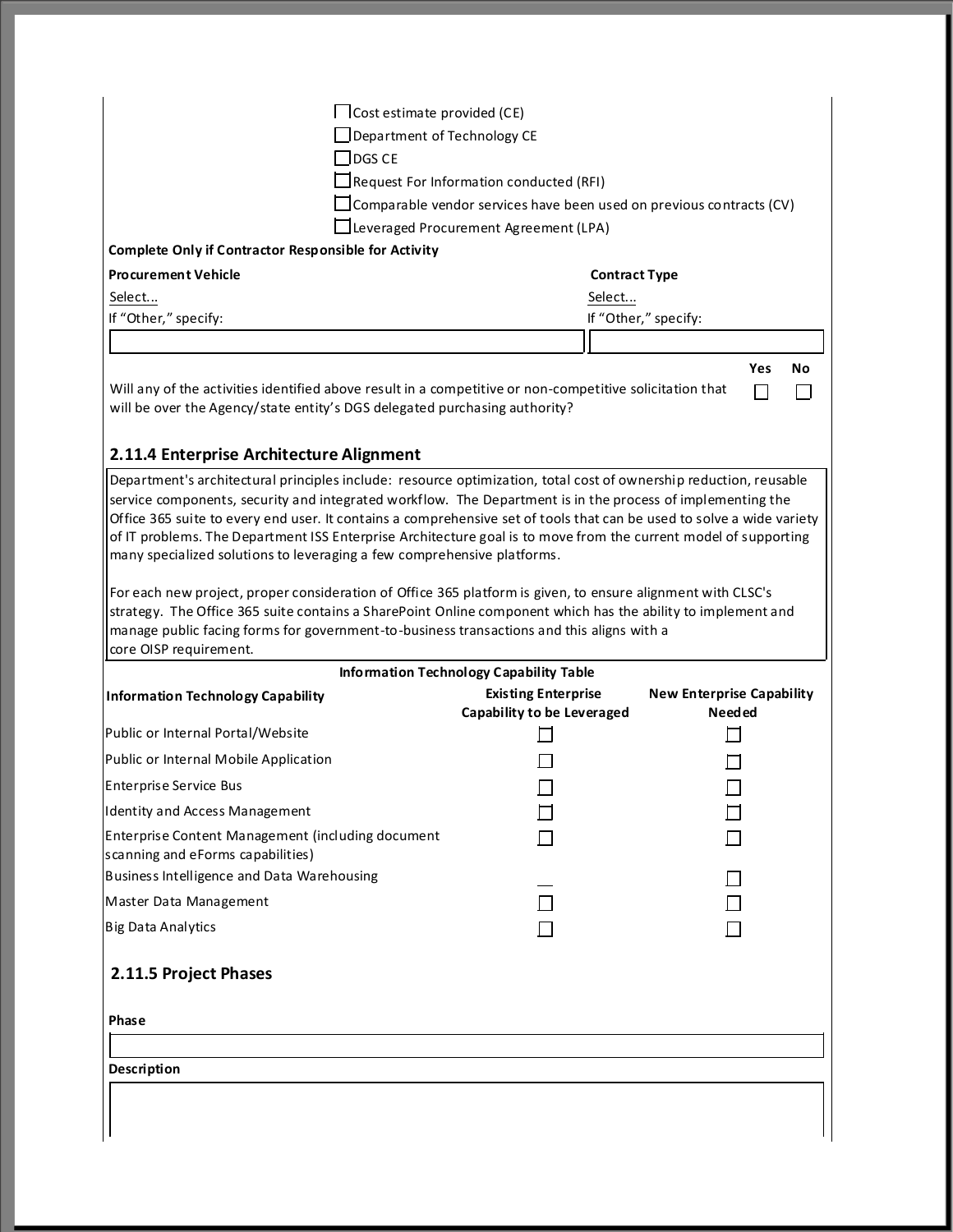| Project Start Date: 7/1/2016<br>6/30/2016<br>6/30/2017<br><b>Project End Date:</b><br>Project Planning End Date:<br><b>Activity Name</b><br><b>Start Date</b><br>1/4/2016<br>4/1/2016<br>6/30/2016<br>4/4/2016<br>7/1/2016<br>7/1/2016<br>7/5/2016<br>7/29/2016<br>8/1/2016<br>9/16/2016<br>9/1/2016<br>4/28/2017<br>4/3/2017<br>5/31/2017<br>6/1/2017<br>6/14/2017<br>6/15/2017<br>6/29/2017<br>6/30/2017<br>6/30/2017<br>6/26/2017<br>7/31/2017<br>\$211,253<br>\$604,041<br>\$247,614 | 2.11.6 High Level Proposed Project Schedule<br>Project Planning Start Date: 10/5/2015 |                 |
|------------------------------------------------------------------------------------------------------------------------------------------------------------------------------------------------------------------------------------------------------------------------------------------------------------------------------------------------------------------------------------------------------------------------------------------------------------------------------------------|---------------------------------------------------------------------------------------|-----------------|
|                                                                                                                                                                                                                                                                                                                                                                                                                                                                                          |                                                                                       |                 |
|                                                                                                                                                                                                                                                                                                                                                                                                                                                                                          |                                                                                       | <b>End Date</b> |
|                                                                                                                                                                                                                                                                                                                                                                                                                                                                                          | <b>Stage 3 Solution Development</b>                                                   |                 |
|                                                                                                                                                                                                                                                                                                                                                                                                                                                                                          | Stage 4 Project Readiness and Approval                                                |                 |
|                                                                                                                                                                                                                                                                                                                                                                                                                                                                                          | <b>Solicitation Award</b>                                                             |                 |
|                                                                                                                                                                                                                                                                                                                                                                                                                                                                                          | <b>Requirements</b>                                                                   |                 |
|                                                                                                                                                                                                                                                                                                                                                                                                                                                                                          | Design                                                                                |                 |
|                                                                                                                                                                                                                                                                                                                                                                                                                                                                                          | Development                                                                           |                 |
|                                                                                                                                                                                                                                                                                                                                                                                                                                                                                          | <b>Testing</b>                                                                        |                 |
|                                                                                                                                                                                                                                                                                                                                                                                                                                                                                          | <b>Training</b>                                                                       |                 |
|                                                                                                                                                                                                                                                                                                                                                                                                                                                                                          | Deployment                                                                            |                 |
|                                                                                                                                                                                                                                                                                                                                                                                                                                                                                          | Go Live                                                                               |                 |
|                                                                                                                                                                                                                                                                                                                                                                                                                                                                                          | Maintenance and Operations                                                            |                 |
|                                                                                                                                                                                                                                                                                                                                                                                                                                                                                          | 2.11.7 Cost Summary                                                                   |                 |
|                                                                                                                                                                                                                                                                                                                                                                                                                                                                                          | <b>Total Proposed Planning Cost:</b>                                                  |                 |
|                                                                                                                                                                                                                                                                                                                                                                                                                                                                                          | <b>Total Proposed Project Cost:</b>                                                   |                 |
|                                                                                                                                                                                                                                                                                                                                                                                                                                                                                          | <b>Average Proposed Operations Cost:</b>                                              |                 |
|                                                                                                                                                                                                                                                                                                                                                                                                                                                                                          | 2.12 Staffing Plan                                                                    |                 |
|                                                                                                                                                                                                                                                                                                                                                                                                                                                                                          | 2.12.1 Administrative                                                                 |                 |
|                                                                                                                                                                                                                                                                                                                                                                                                                                                                                          |                                                                                       |                 |
|                                                                                                                                                                                                                                                                                                                                                                                                                                                                                          | 2.12.2 Business Program                                                               |                 |
|                                                                                                                                                                                                                                                                                                                                                                                                                                                                                          |                                                                                       |                 |
|                                                                                                                                                                                                                                                                                                                                                                                                                                                                                          | 2.12.3 Information Technology (IT)                                                    |                 |
|                                                                                                                                                                                                                                                                                                                                                                                                                                                                                          |                                                                                       |                 |
|                                                                                                                                                                                                                                                                                                                                                                                                                                                                                          |                                                                                       |                 |
|                                                                                                                                                                                                                                                                                                                                                                                                                                                                                          | 2.12.4 Testing                                                                        |                 |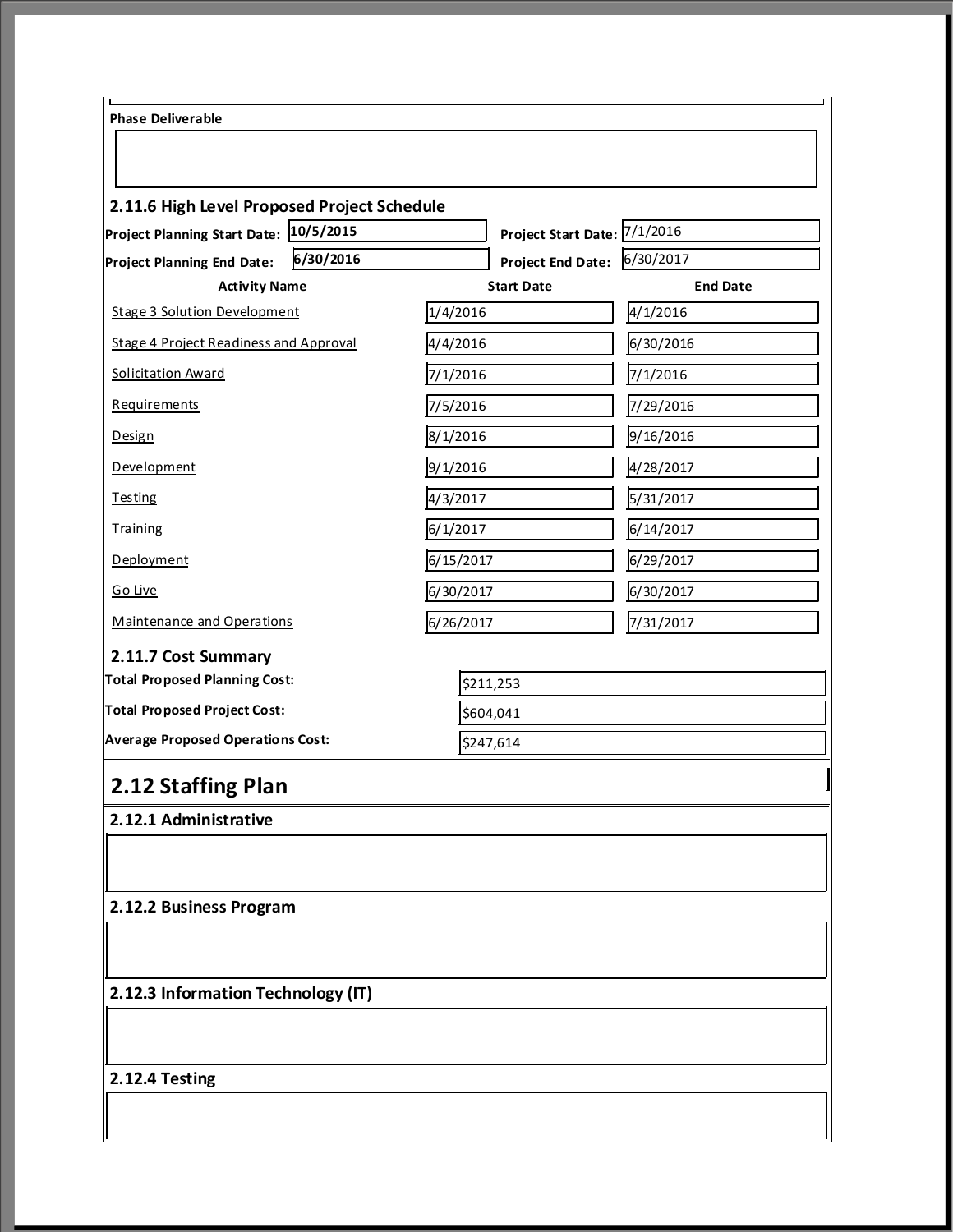**2.12.5 Data Conversion/Migration**

**2.12.6 Training and Organizational Change Management**

**2.12.7 Resource Capacity/Skills/Knowledge for Stage 3 Solution Development**

**2.12.8 Project Management**

**2.12.8.1 Project Management Risk Assessment**

**Attach file:** 



#### **2.12.8.2 Project Management Planning**

Are the following project management plans or project artifacts complete, approved by the designated Agency/state entity authority, and available for Department of Technology review?

| <b>Project Charter</b>                | Yes                       |                                                                                    |
|---------------------------------------|---------------------------|------------------------------------------------------------------------------------|
| Scope Management Plan                 | $\underline{\mathsf{No}}$ | Once Stage 2 Alternative Analysis is approved,<br>this artifact will be developed. |
| Risk Management Plan                  | <u>No</u>                 | Once Stage 2 Alternative Analysis is approved,<br>this artifact will be developed. |
| Issue and Action Item Management Plan | No                        | Once Stage 2 Alternative Analysis is approved,<br>this artifact will be developed. |
| Communication Management Plan         | No                        | Once Stage 2 Alternative Analysis is approved,<br>this artifact will be developed. |
| Schedule Management Plan              | No                        | Once Stage 2 Alternative Analysis is approved,<br>this artifact will be developed. |
| Human Resource Management Plan        | No                        | Once Stage 2 Alternative Analysis is approved,<br>this artifact will be developed. |
| Staff Management Plan                 | No                        | Once Stage 2 Alternative Analysis is approved,<br>this artifact will be developed. |
| Stakeholder Management Plan           |                           |                                                                                    |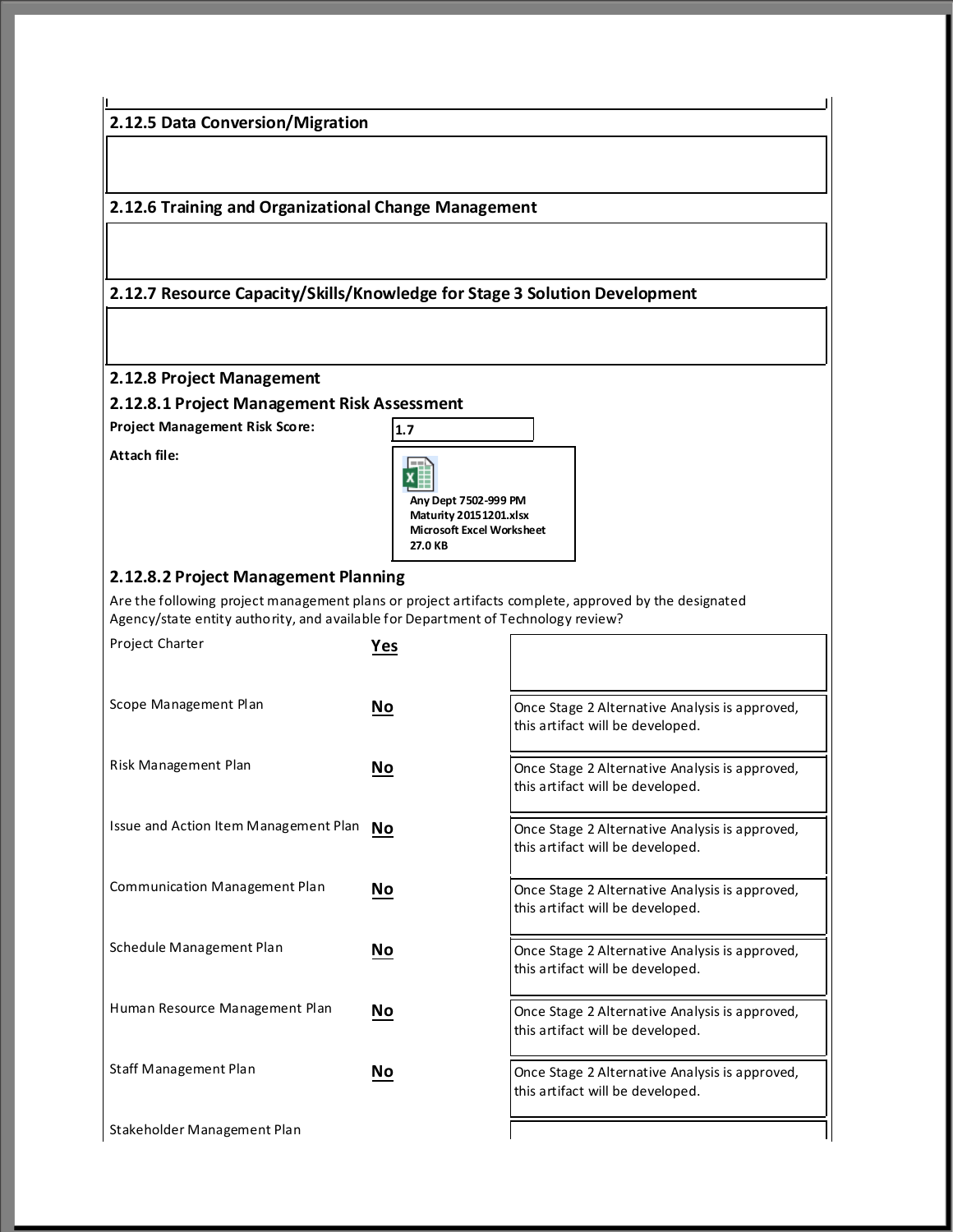|                                                                                                                                                                                             | No | Once Stage 2 Alternative Analysis is approved,                                     |  |  |
|---------------------------------------------------------------------------------------------------------------------------------------------------------------------------------------------|----|------------------------------------------------------------------------------------|--|--|
|                                                                                                                                                                                             |    | this artifact will be developed.                                                   |  |  |
| Governance Plan                                                                                                                                                                             | No | Once Stage 2 Alternative Analysis is approved,<br>this artifact will be developed. |  |  |
| 2.12.9 Organization Charts                                                                                                                                                                  |    |                                                                                    |  |  |
| w<br>File Attachment                                                                                                                                                                        |    |                                                                                    |  |  |
| 2.13 Data Conversion/Migration                                                                                                                                                              |    |                                                                                    |  |  |
| Identify the status of each of the following data conversion/migration activities:                                                                                                          |    |                                                                                    |  |  |
| Data Conversion/Migration Planning                                                                                                                                                          |    | <b>Not Applicable</b>                                                              |  |  |
| Data Conversion/Migration Requirements                                                                                                                                                      |    | Not Applicable                                                                     |  |  |
| <b>Current Environment Analysis</b>                                                                                                                                                         |    | Completed                                                                          |  |  |
| Data Profiling                                                                                                                                                                              |    | Not Applicable                                                                     |  |  |
| Data Quality Assessment                                                                                                                                                                     |    | Not Applicable                                                                     |  |  |
| Data Quality Business Rules                                                                                                                                                                 |    | Not Applicable                                                                     |  |  |
| Data Dictionaries                                                                                                                                                                           |    | Not Applicable                                                                     |  |  |
| Data Cleansing and Correction                                                                                                                                                               |    | Not Applicable                                                                     |  |  |
| w<br>File Attachment<br>2.14 Financial Analysis Worksheets<br>$=$<br>Any Dept 7502-999 OISP-<br>Financial-Analysis-Worksheets<br>Final 20151201.xlsx<br>Microsoft Excel Worksheet<br>556 KB |    |                                                                                    |  |  |
| <b>Department of Technology Use Only</b>                                                                                                                                                    |    |                                                                                    |  |  |
| Preliminary Assessment - Department of Technology Use Only<br><b>Original "New Submission" Date</b>                                                                                         |    |                                                                                    |  |  |
|                                                                                                                                                                                             |    | 10/30/2015                                                                         |  |  |
| <b>Form Received Date</b>                                                                                                                                                                   |    | 11/3/2015                                                                          |  |  |
| <b>Form Accepted Date</b>                                                                                                                                                                   |    | 11/3/2015                                                                          |  |  |
| Form Status                                                                                                                                                                                 |    | Completed                                                                          |  |  |
| <b>Form Status Date</b>                                                                                                                                                                     |    | 11/6/2015                                                                          |  |  |
| <b>Main Form - Department of Technology Use Only</b>                                                                                                                                        |    |                                                                                    |  |  |
| <b>Original "New Submission" Date</b>                                                                                                                                                       |    | 11/20/2015                                                                         |  |  |
| <b>Form Received Date</b><br>12/10/2015                                                                                                                                                     |    |                                                                                    |  |  |
| <b>Form Accepted Date</b>                                                                                                                                                                   |    |                                                                                    |  |  |